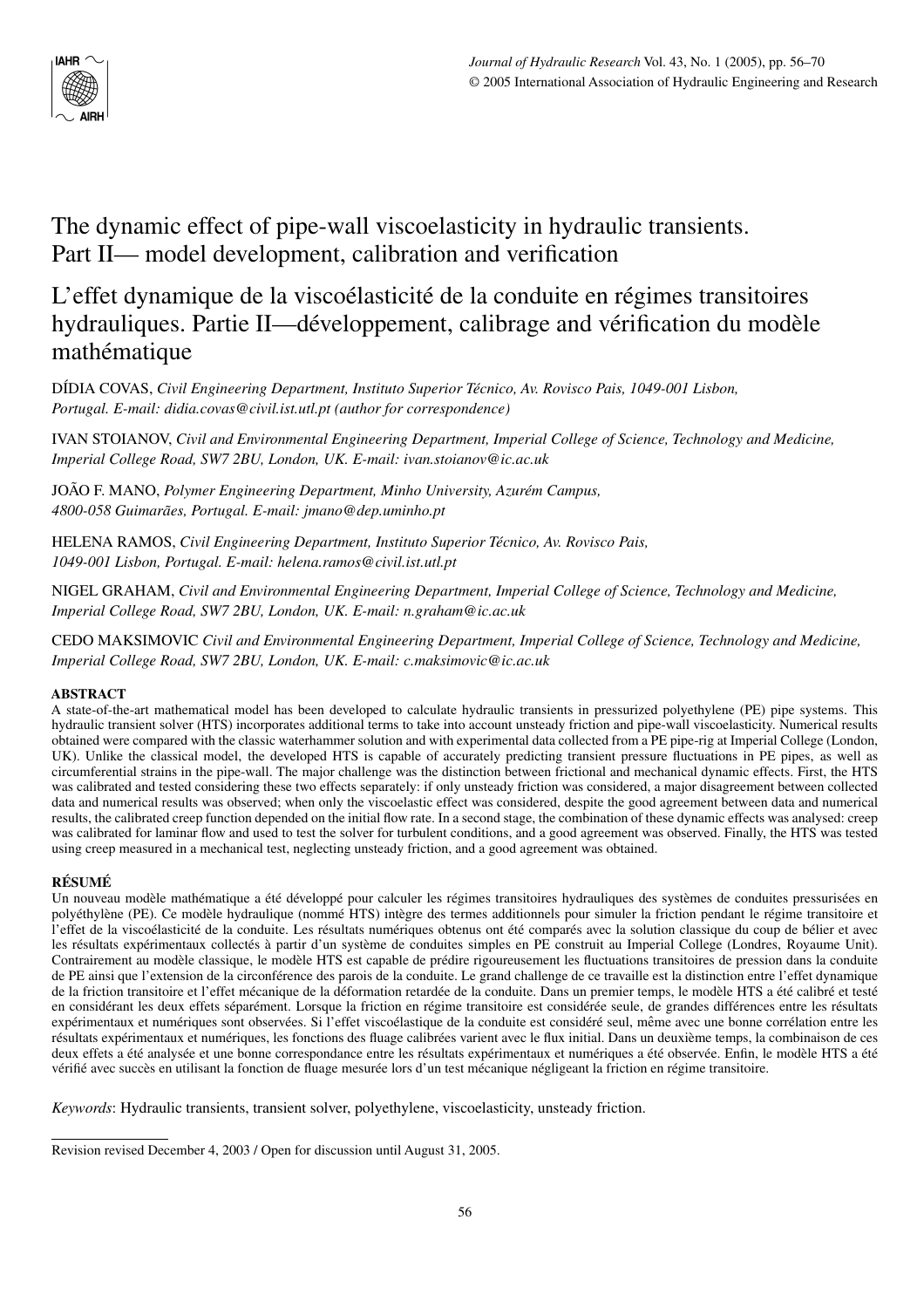#### **1 Introduction**

Hydraulic transient analysis is important in the design of water pipeline systems for selection of pipe materials and pressure classes, and for specification of surge protection devices. Classic waterhammer theory based on the assumptions of linear elastic behaviour of pipe walls and quasi-steady-state friction losses is typically used to predict the maximum and minimum pressure surges in the fluid systems (Chaudhry, 1987; Almeida and Koelle, 1992; Wylie and Streeter, 1993). This approach is relatively accurate to describe hydraulic transients in metal or concrete pipes; however, it is considerably imprecise for plastic pipes (e.g. polyethylene), particularly in surges generated by rapid changes in flow conditions. Plastic pipes, such as polyethylene (PE) and polyvinyl chloride (PVC), have been increasingly used in water supply systems due to their high resistant properties (mechanical, chemical, temperature and abrasion) and cost-effective price. Polymers, in general, exhibit a viscoelastic mechanical behaviour (Ferry, 1970; Aklonis *et al.*, 1972; Riande *et al.*, 2000) that influences the pressure response of the pipe system during transient events. This behaviour is not usually properly accounted for in systems design, as transient events are evaluated either by rules of thumb or by classical transient simulators. The assumptions associated with these formulations are unrealistic in plastic pipe systems, particularly for fast transient events.

In this context, a novel Hydraulic Transient Simulator (HTS), which incorporates additional terms to take into account unsteady friction and two types of mechanical behaviours of the pipewall (linear-elastic or linear-viscoelastic), has been developed. This HTS was calibrated and tested using transient pressure and circumferential strain data. These data were collected from a single high-density PE pipe-rig at Imperial College as described in the companion paper (Covas *et al.*, 2004). In an attempt to distinguish unsteady friction from the effect of pipe-wall viscoelasticity, four different approaches were used to test the developed HTS. First, the HTS was tested considering only unsteady friction effects. Second, creep function was calibrated neglecting unsteady friction. Third, the transient solver was calibrated for laminar flow considering Trikha's (1975) unsteady friction formulation and the calibrated solver was tested for turbulent conditions. Finally, the HTS was tested neglecting unsteady friction and using the creep-function determined experimentally in an independent mechanical test in the companion paper (Covas *et al.*, 2004). Conclusions are drawn concerning the importance of the incorporation of this mechanical behaviour in a hydraulic transient model in plastic pipes.

# **2 Background review**

#### *2.1 Unsteady friction*

Unsteady-friction losses have been widely studied for the last 50 years. These losses are particularly evident in linear elastic materials, like concrete, metal and asbestos cement during fast transient events or high-oscillating frequencies. Whilst unsteady friction can be reasonably well described for laminar flow (Zielke,

1968; Trikha, 1975), no universally accepted formula has been developed yet for turbulent conditions. Several formulations for unsteady friction calculation have been presented, in the literature, assuming that these losses depend on: (i) instantaneous mean velocity (Hino *et al.*, 1976, 1977); (ii) instantaneous acceleration (Daily *et al.*, 1956; Carstens and Roller, 1959; Safwat and Polder, 1973; Shuy, 1996); (iii) weights of past time local accelerations (Zielke, 1968; Trikha, 1975; Suzuki *et al.*, 1991; Vardy, 1992; Vardy *et al.*, 1993; Vardy and Brown, 1995, 1996); (iv) local and convective acceleration (Brunone *et al.*, 1991, 1995; Vitkovsky *et al.*, 2000; Bergant *et al.*, 2001); and (v) velocity profiles (Bratland, 1986; Vardy and Hwang, 1991; Eichinger and Lein, 1992; Silva-Araya and Chaudhry, 1997; Pezzinga, 1999, 2000).

The numerical results obtained by these formulations were, in most cases, compared with data collected in metal or concrete pipes, typically with a linear-elastic mechanical behaviour. Transient data collected by Holmboe and Rouleau (1967) in a steel pipe and in a copper pipe embedded in concrete were used as benchmark tests over many years. More recently, Brunone *et al*. (1999, 2000) carried out experimental tests in a 350-m PE pipe-rig and attributed the observed pressure wave dampening to unsteady friction losses. These authors attempted to describe the observed pressure dampening by using an extremely high decay coefficient used in Brunone's unsteady friction formula (Brunone *et al.*, 1995). The obtained numerical results presented large discrepancies with experimental data both in terms the general shape of the pressure signal and of the amplitude and phase of the pressure wave. It is believed that the reason for these results was that these authors neglected the dynamic effect of pipe-wall viscoelasticity.

# *2.2 Pipe-wall viscoelasticity*

Although the viscoelastic behaviour of polymers is well known, this behaviour tends to be forgotten in hydraulic transient analysis in plastic pipes. The viscoelastic behaviour is characterized by an instantaneous elastic strain followed by a gradual retarded strain for an applied load. This retarded behaviour of pipe-wall causes a significant attenuation of the transient pressure oscillation and increases the dispersion of the pressure wave. Two different approaches have been proposed to describe this behaviour in hydraulic transient solvers: a frequency-dependent wave speed and an additional viscoelastic term added to the mass balance fluid equation.

The concept behind the frequency-dependent wave speed is that the viscoelastic behaviour of the pipe-wall is time (or frequency) dependent, and, in the frequency domain, it can be reasonably well described in terms of the angular frequency  $(\omega = 2\pi/t)$ . Consequently, the modulus of elasticity  $E_0$  of the pipe material used in the wave speed calculation is replaced by the inverse of the creep function, J (Covas *et al.*, 2004) (the creep-function is equal to the inverse modulus of elasticity,  $J_0 = 1/E_0$  in time-independent phenomena). Meißner and Franke (1977) investigated the damping of steady-oscillatory flows in PVC and steel pipes. The viscoelastic attenuation of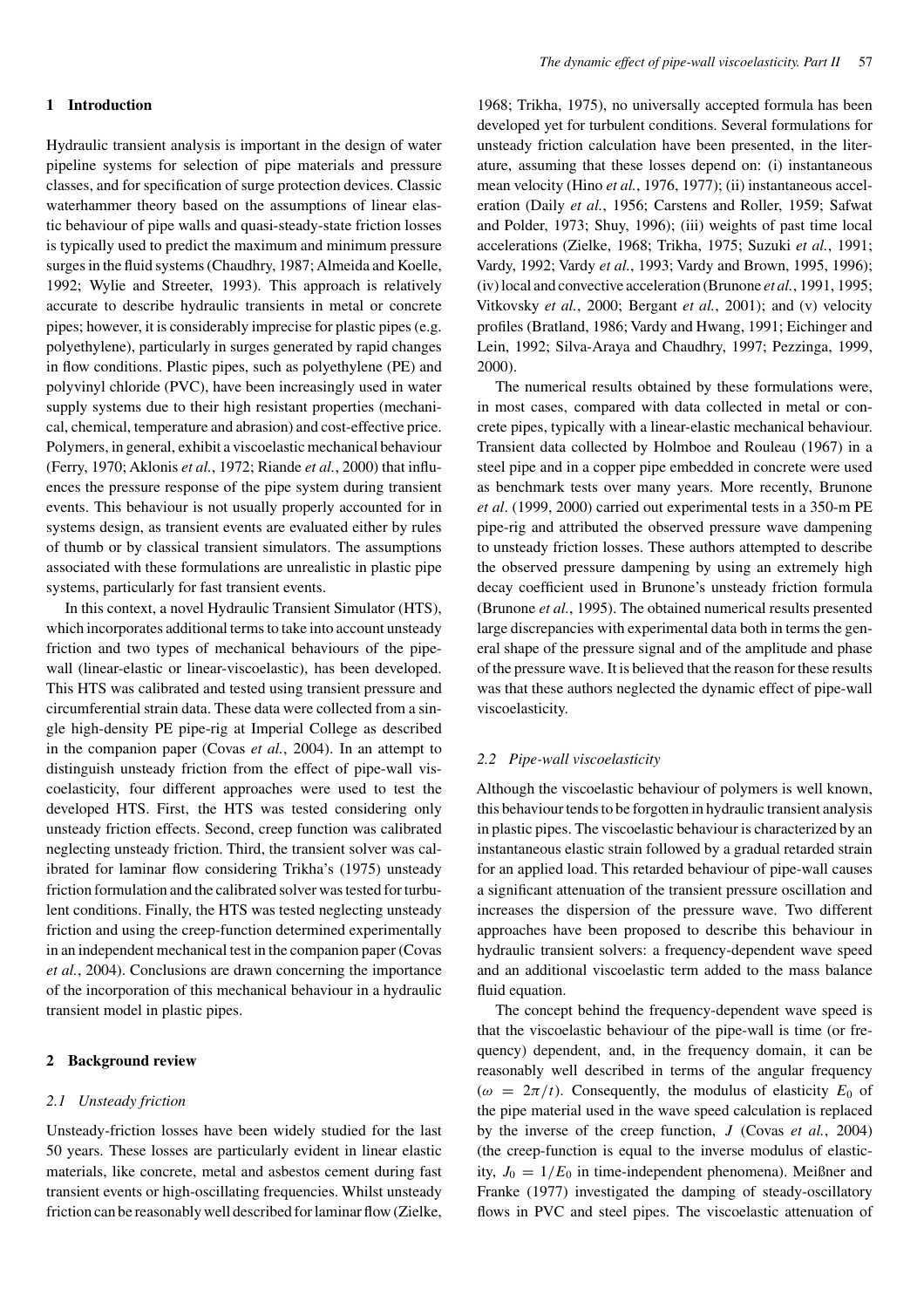the pressure surges was much higher than the friction damping (although they did not account for unsteady skin friction). These authors derived the wave speed and the damping factor formulae for an oscillating pressure in a thin-walled viscoelastic pipe. Rieutford (1982) analysed laminar transient flow in viscoelastic pipes and proposed a "one Kelvin–Voigt element" model to describe the creep-function and to include in the wave speed formula. Franke and Seyder (1983) incorporated Meißner and Franke's wave speed formulas in unsteady fluid equations, and solved these by the Impedance Method, for steady-oscillatory flows, and by the Impulse Response Method, for non-periodic flows. Suo and Wylie (1990a) modelled pipe-wall viscoelasticity in both oscillatory and non-periodic flows. Suo and Wylie (1990b) analysed frequency-dependent wave speed in a rock-bored tunnel due to the dynamic effect of the surrounding rock mass.

The use of the additional viscoelastic term is related to the rheology of the viscoelastic materials in which there is an instantaneous-elastic response (accounted for in the elastic wave speed) and a retarded-viscoelastic response. This retarded behaviour is described by an additional time-dependent term that is incorporated into the mass-balance equation. This formulation has been proposed by Rieutford and Blanchard (1979) and Gally *et al.* (1979). Rieutford and Blanchard (1979) described this model in viscoelastic pipes and theoretically analysed the effect of the relaxation times of a "three Kelvin–Voigt element" model. Gally *et al.* (1979) experimentally determined the creepfunction by dynamic tests and verified the model with pressure and circumferential-strain data collected in a single PE pipeline. A slight disagreement in the strain data and numerical results was observed. Ghilardi and Paoletti (1986) showed that the viscoelastic dampening could be usefully used to reduce pressure surges. Rachid and Stuchenbruck (1990) modelled viscoelastic pipe behaviour coupled and uncoupled with fluid–structure interaction. Rachid *et al.* (1992) implemented several types of non-elastic rheological behaviour. Pezzinga (2002) analysed the effect of an additional PE pipe downstream of a pump to reduce induced pressure surges.

#### **3 Model development**

# *3.1 Linear-elastic model*

The theoretical fundamentals of transient analysis are common to pressurized and open-channel unsteady-state flows. The flow movement, when temperature changes are negligible, is described by the mass-balance and the momentum-conservation principles. The continuity and momentum equations that describe one-dimensional transient flow in pressurised conduits are a set of two differential equations (Chaudhry, 1987; Almeida and Koelle, 1992; Wylie and Streeter, 1993):

$$
\frac{dH}{dt} + \frac{a_0^2}{gS} \frac{\partial Q}{\partial x} = 0
$$
\n(1)

$$
\frac{\partial H}{\partial x} + \frac{1}{gS} \frac{dQ}{dt} + h_f = 0 \tag{2}
$$

where Q is the flow rate, H the piezometric head,  $a_0$  the elastic wave speed,  $g$  the gravity due to acceleration,  $S$  the pipe crosssectional area,  $x$  the coordinate along the pipeline axis,  $t$  the time,  $h_f$  the head loss per unit length. Several simplifying assumptions are considered in the derivation of these equations (Almeida and Koelle, 1992), and the most important are the following: (i) pseudo-uniform velocity profile (consequently, friction losses are described by steady-state formulae and coriolis and momentum coefficients are constant); (ii) the rheological behaviour of the pipe material is linear-elastic; (iii) the fluid is one-phase, homogenous and compressible; and (iv) the pipe is uniform and completely constrained from any axial or lateral movement.

In order to take into account unsteady friction losses and fluid inertial effects, corresponding to the non-verification of assumption (i), the head loss per unit length  $h_f$  is decomposed into two terms, a steady-state component  $h_{fs}$ , and an unsteady-state component,  $h_{\text{fu}}$ :

$$
h_{\rm f} = h_{\rm fs} + h_{\rm fu} \tag{3}
$$

The steady-state component  $h_{fs}$  is calculated for turbulent and laminar flow, respectively, by:

$$
h_{\rm fs} = \frac{f_{\rm s}}{2gD} \frac{Q|Q|^{n-1}}{S^n} \quad \text{and} \quad h_{\rm fs} = \frac{32\nu'}{gD^2} \frac{Q}{S} \tag{4}
$$

where  $f_s$  is the Darcy–Weisbach friction factor,  $D$  the pipe inner diameter, n the exponent of flow in the friction loss equation and  $\nu'$  the kinematic fluid viscosity.

The unsteady component  $h_{fu}$  is usually neglected in the classic waterhammer analysis. Whilst this assumption is reasonably accurate for slow transients and low pulsating frequencies, rapid transient events and high pulsating frequencies require a more accurate representation of unsteady skin friction. Several unsteady friction formulations were implemented in the developed HTS: Trikha's (1975), Vardy *et al.*'s (1993) and Brunone *et al.*'s (1995).

Trikha's (1975) formula is a simplification of Zielke's (1968) and is quite accurate for laminar flows (Fig. 1a):

$$
h_{\text{fu}} \approx \frac{16\nu}{gD^2} [Y_1 + Y_2 + Y_3] \quad \text{with}
$$
  
\n
$$
Y_i(t) = Y_i(t - \Delta t) e^{-n_i (4\nu/D^2)\Delta t} + m_i [V(t) - V(t - \Delta t)]
$$
\n(5a)

Parameters  $n_i$  and  $m_i$  are null for steady state, and  $m_1 = 40$ ,  $n_1 = -8000, m_2 = 8.1, n_2 = -200, m_3 = 1$  and  $n_3 = -26.4$ , during the transient event.

Vardy *et al.*'s (1993) formula has a similar form as Trikha's, though with only two terms  $Y_i$  and it was developed for smoothwall turbulent flows:

$$
h_{\text{fu}} \approx \frac{16\nu}{gD^2} [Y_1 + Y_2] \quad \text{with}
$$
\n
$$
Y_i(t) = Y_i(t - \Delta t) e^{-B_i(4\nu/D^2)\Delta t} + A_i[V(t) - V(t - \Delta t)]
$$
\n(5b)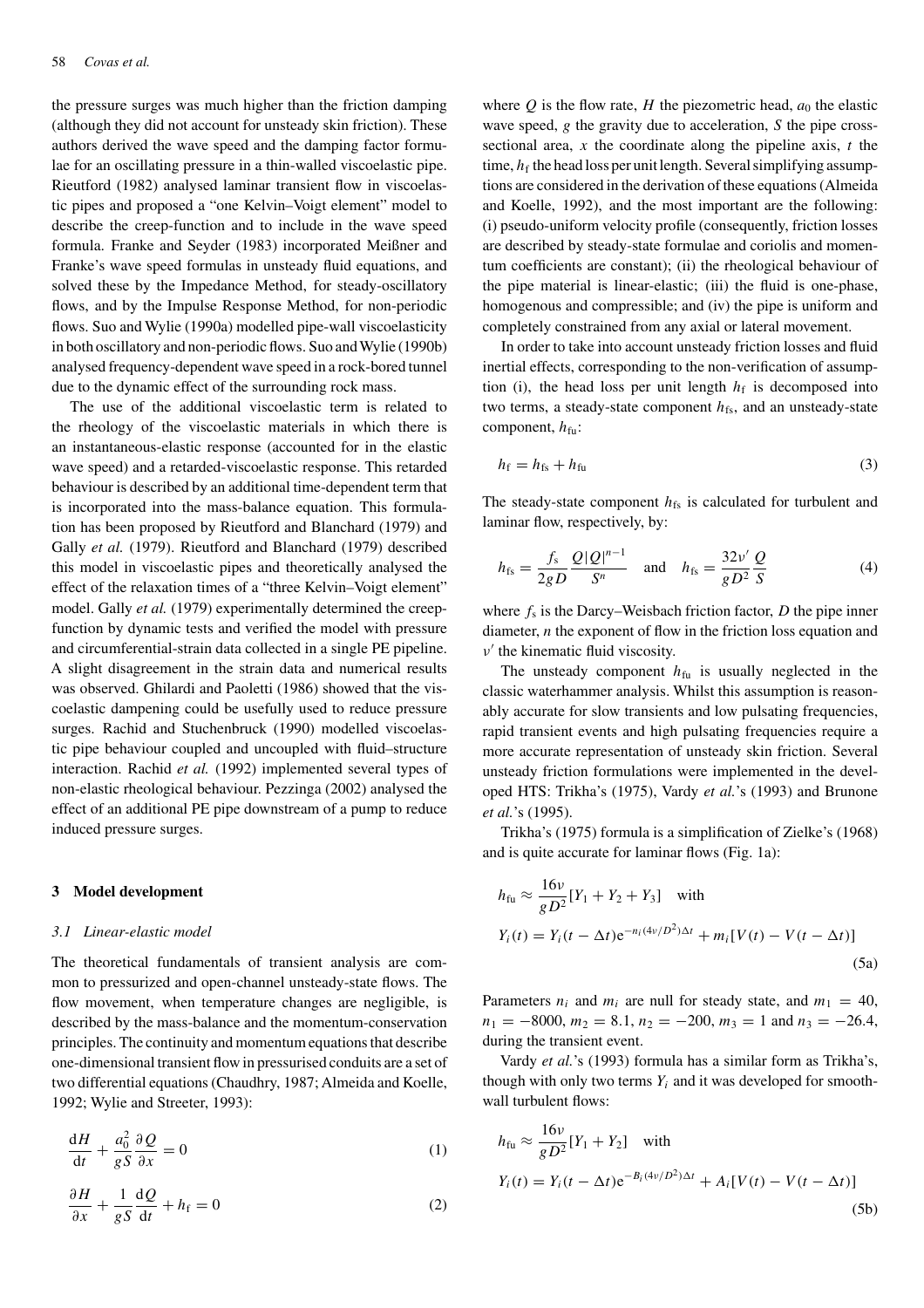

Figure 1 (a) Comparison between Zielke's and Trikha's weighting functions for laminar flows. (b) Family of weighting functions for smooth wall flows with low *Re* (Vardy *et al.*, 1993).

Parameters  $A_i$  and  $B_i$  depend on the product of friction and Reynolds number ( $f \times Re$ ) and the respective weighting functions are presented in Fig. 1b. Zielke's (1968) exact formulation for laminar flows is an upper bound of these weighting functions developed for smooth-wall turbulent flows. The values of  $f \times Re$ of transient tests carried out in this work are within the range of suggested values by the authors, i.e.  $f \times Re \leq 2000$  (Fig. 1b):

Brunone *et al.*'s (1995) formula, with Vitkovsky *et al.*'s improvement (Vitkovsky *et al.*, 2000), provides better results for turbulent flows:

$$
h_{\rm fu} = \frac{k'}{gS} \left( \frac{\partial Q}{\partial t} + a_0 SGN(Q) \left| \frac{\partial Q}{\partial x} \right| \right) \tag{6}
$$

where  $k'$  is Brunone's decay coefficient and *SGN* the operator for the sign of the average velocity. This formula relies on the calibration of the decay coefficient based on collected transient data.

The elastic wave speed,  $a_0$ , is a parameter that depends on the fluid compressibility, and on the physical properties and external constraints of the conduit. Assuming a linear-elastic behaviour of the pipe-wall (described by Hooke's law), wave speed can be estimated by (Chaudhry, 1987):

$$
a_0 = \sqrt{\frac{K/\rho}{1 + (\alpha D/e)(K/E_0)}}
$$
\n<sup>(7)</sup>

where  $E_0$  is Young's modulus of elasticity of the pipe,  $K$  the bulk modulus of elasticity of the fluid,  $\rho$  the fluid density, e the pipewall thickness and  $\alpha$  the dimensionless parameter that depends on the cross-section dimensions and on pipe axial constraints (Chaudhry, 1987; Wylie and Streeter, 1993). The calculation of parameter  $\alpha$  is presented in the companion paper for a thickwalled pipe.

#### *3.2 Linear-viscoelastic model*

Polyethylene pipes have a different rheological behaviour in comparison to metal and concrete pipes. When subjected to a certain instantaneous stress  $\sigma_0$ , polymers do not respond according to Hooke's law: plastics have an immediate-elastic response and a retarded-viscous response. In this way, strain can be decomposed into an instantaneous-elastic strain,  $\varepsilon_e$ , and a retarded strain,  $\varepsilon_r$ (Fig. 2a):

$$
\varepsilon(t) = \varepsilon_{\rm e} + \varepsilon_{\rm r}(t) \tag{8a}
$$

According to "Boltzmann superposition principle", for small strains, a combination of stresses that act independently in a system result in strains that can be added linearly. This is presented in Fig. 2(b) for the particular case of two stresses. Thus, the total strain generated by a continuous application a stress  $\sigma(t)$  is (Aklonis *et al.*, 1972):

$$
\varepsilon(t) = J_0 \sigma(t) + \int_0^t \sigma(t - t') \frac{\partial J(t')}{\partial t'} dt'
$$
 (8b)

in which  $J_0$  is the instantaneous creep-compliance and  $J(t')$  the creep function at  $t'$  time. For linear-elastic materials, creepcompliance  $J_0$  is equal to the inverse modulus of elasticity,  $J_0 = 1/E_0$ .

Assuming that the pipe material is (i) homogeneous and isotropic, (ii) it has linear viscoelastic behaviour for small strains,



Figure 2 (a) Stress and strain for an instantaneous constant load. (b) Boltzmann superposition principle for two stresses applied sequentially.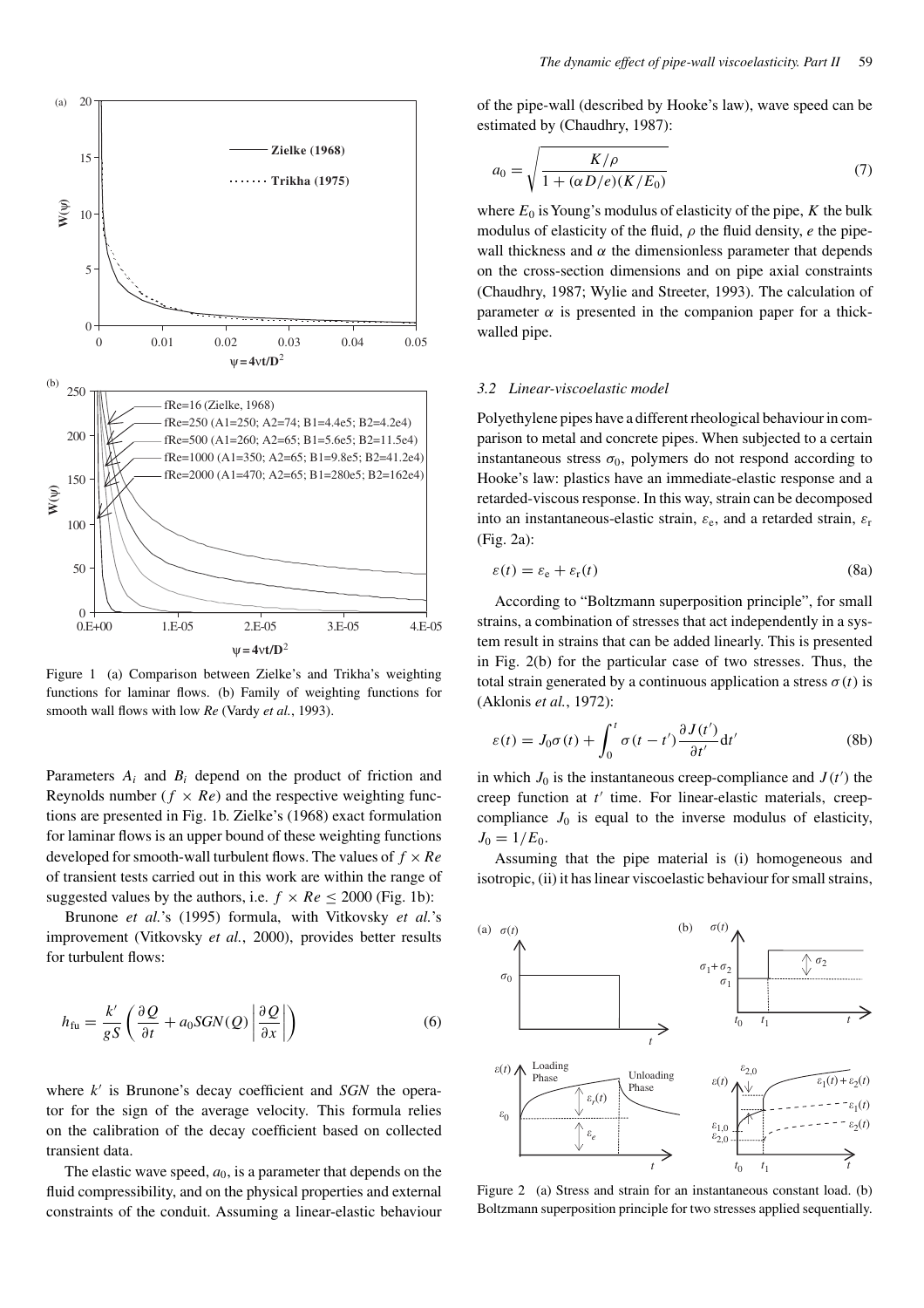(iii) Poisson's ratio  $\nu$  is constant so that the mechanical behaviour is only dependent on a creep-function, and (iv) circumferentialstress  $\sigma$  is given by  $\sigma = \alpha \Delta p D/2e$ , the total circumferential strain,  $\varepsilon = (D - D_0)/D_0$ , is described by:

$$
\varepsilon(t) = \frac{\alpha_0 D_0}{2e_0} [p(t) - p_0] J_0 + \int_0^t \frac{\alpha(t - t')D(t - t')}{2e(t - t')} [p(t - t') - p_0] \frac{\partial J(t')}{\partial t'} dt' \tag{9}
$$

where  $p(t)$  is the pressure at time t,  $p_0$  the initial pressure,  $J_0$ the instantaneous creep-compliance,  $J(t)$  the creep-compliance function at time t,  $D(t)$  and  $D_0$  the inner diameters at time t and  $t = 0$ , respectively,  $e(t)$  and  $e_0$  the wall thicknesses at time t and  $t = 0$ , respectively;  $\alpha(t)$  and  $\alpha_0$  the pipe-wall constraint coefficient at time t and  $t = 0$ , respectively. The first term of Eq. (9) corresponds to the elastic strain  $\varepsilon_e$  and the integral part to the retarded strain  $\varepsilon_r$ . The creep-compliance function  $J(t)$ , which describes the viscoelastic behaviour of the pipe material, can be determined experimentally in an independent mechanical test (Covas, 2003; Covas *et al.*, 2004), or calibrated based on collected transient data. Afterwards, this function should be represented by a mathematical expression that can be implemented numerically.

In order to take into account the viscoelastic behaviour of the pipe-wall, the continuity equation (Eq. 1) has to be obtained again from the Reynolds transport theorem. Taking into account the relationship between cross-sectional area, S, and total strain,  $\varepsilon$  (i.e.  $dS/dt = 2Sd\varepsilon/dt$ ), and the two components of strain,  $\varepsilon = \varepsilon_e + \varepsilon_r$  ( $\varepsilon_e$  is the elastic strain and  $\varepsilon_r$  the retarded strain), the continuity equation yields (Covas, 2003):

$$
\frac{dH}{dt} + \frac{a_0^2}{gS} \frac{\partial Q}{\partial x} + \frac{2a_0^2}{g} \frac{d\varepsilon_r}{dt} = 0
$$
\n(10)

Whilst the third term represents the retarded effect of pipe-wall, the elastic strain is included in the piezometric head time derivative and in the elastic wave speed,  $a_0$ . The elastic wave speed is calculated by Eq. (7) considering  $E_0 = 1/J_0$ . Equation (10) solved with Eq. (2) and the second term of Eq. (9) describes the pressure-flow fluctuations along a pressurized pipe. For viscoelastic pipes, a new concept of wave speed, a, can be defined in terms of the creep-compliance function (Covas, 2003). This wave speed is a time-dependent parameter that decreases during the transient event, as a result of the increase of the creep-function. This justifies the pressure wave dampening and phase shift during the propagation of the transient event.

#### *3.3 Numerical scheme for the viscoelastic model*

The set of differential equations (10) and (2) is solved by the Method of Characteristics (MOC). The stability of this method requires the verification of a numerical restriction for the time and space steps, given by the Courant–Friedrich–Lewy stability condition,  $dx/dt = V \pm a_0$ , which corresponds to the propagation of flow features along curved characteristic lines. This condition

allows the transformation of Eqs (9) and (2) into a set of total differential equations:

$$
\frac{dH}{dt} \pm \frac{a_0}{gS} \frac{dQ}{dt} + \frac{2a_0^2}{g} \left(\frac{\partial \varepsilon_r}{\partial t}\right) \pm a_0 h_f = 0 \tag{11}
$$

valid along the characteristic lines  $dx/dt = V \pm a_0$ . For the linear-elastic case, the retarded strain–time derivative is null. The numerical resolution of these complete equations (including convective terms) requires the use of a characteristic grid (Gally *et al.*, 1979), or interpolations in a rectangular double grid. Whilst the characteristic grid is difficult to compactibilize at nodes in systems with multiple pipes, the rectangular grid requires the use of interpolations that introduce artificial numerical damping in the pressure response (Wylie and Streeter, 1993).

In most engineering problems when the fluid is water, the fluid velocity is negligible compared to elastic wave speed ( $V \ll a_0$ ). Thus, the set of Eqs (11) is further simplified by neglecting convective terms, leading to approximately straight characteristic lines  $dx/dt = \pm a_0$ . These simplified equations can be solved by the following numerical scheme:

$$
\left[H(x, t) - H(x \mp \Delta x, t - \Delta t)\right]
$$
  
\n
$$
\pm \frac{a_0}{gS} \left[Q(x, t) - Q(x \mp \Delta x, t - \Delta t)\right]
$$
  
\n
$$
+ \frac{2a_0^2 \Delta t}{g} \left(\frac{\partial \varepsilon_r}{\partial t}\right) \pm a_0 \Delta t h_f = 0
$$
 (12)

valid along the characteristic lines  $dx/dt = \pm a_0$ . In these equations, there are two terms that cannot be directly calculated and that require further numerical discretization: the retarded strain time-derivative and the slope of the energy line.

The time-derivative of the retarded strain is calculated by deriving the second term of Eq. (9). The creep function of the pipe-wall should be represented by a mathematical expression in order to be able to analytically calculate this derivative. The mechanical model of a generalized viscoelastic solid (Fig. 3) is typically used to describe the creep function (Aklonis *et al.*, 1972):

$$
J(t) = J_0 + \sum_{k=1}^{N} J_k (1 - e^{-t/\tau_k})
$$
\n(13)

where  $J_0$  is the creep-compliance of the first spring defined by  $J_0 = 1/E_0$ ,  $J_k$  the creep-compliance of the spring of the Kelvin–Voigt k-element defined by  $J_k = 1/E_k$ ,  $E_k$  the modulus of elasticity of the spring of k-element,  $\tau_k$  the retardation time of the dashpot of k-element,  $\tau_k = \eta_k/E_k$ ,  $\eta_k$  the the viscosity of the dashpots of k-element. The parameters  $J_k$  and  $\tau_k$ of the viscoelastic mechanical model are adjusted to the creepcompliance experimental data. According to this mathematical



Figure 3 Generalized Kelvin–Voigt Model (viscoelastic solid).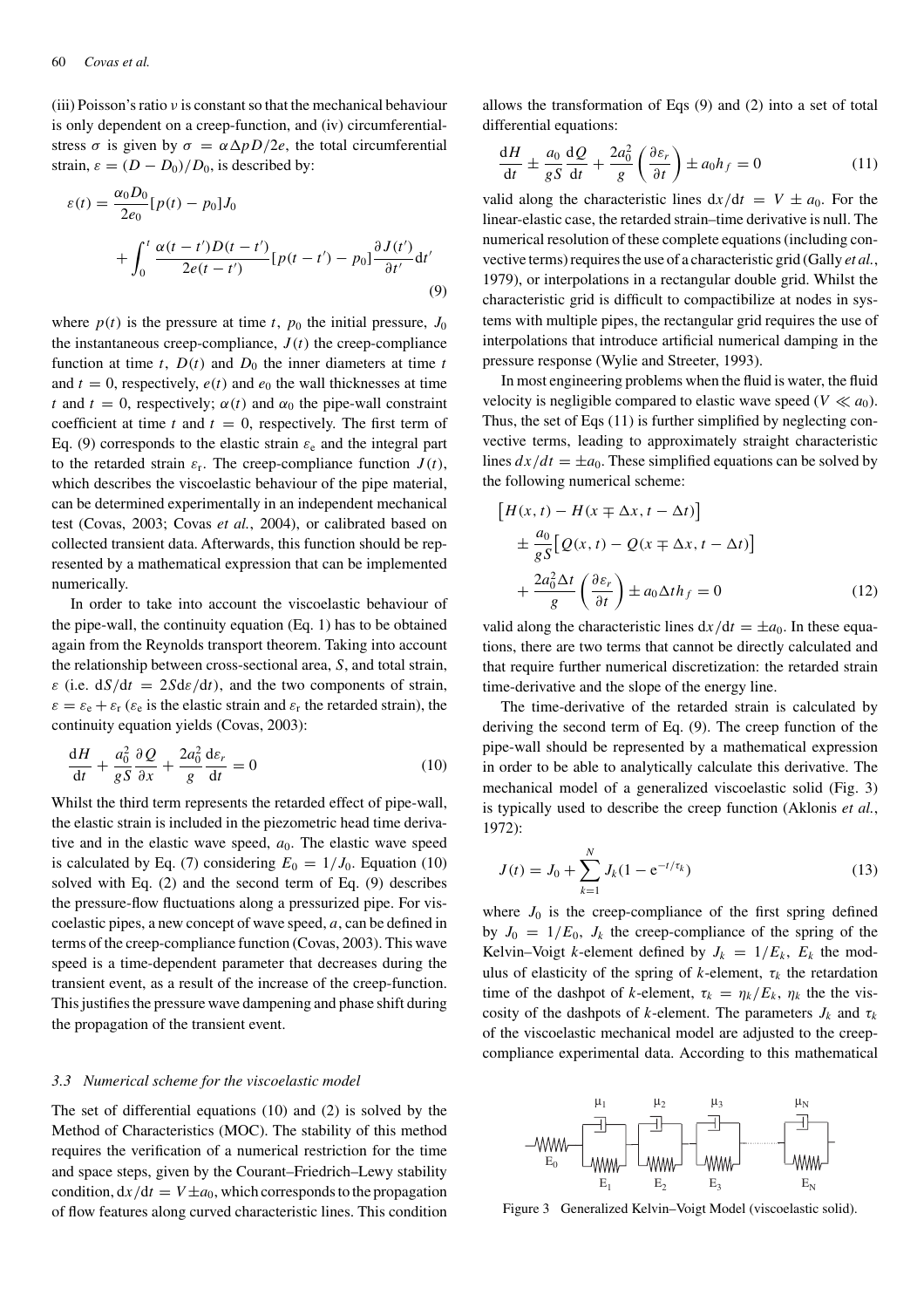model, the terms  $\partial \varepsilon_r/\partial t$  and  $\varepsilon_r$  are calculated as the sum of these factors for each Kelvin–Voigt element  $k$ :

$$
\varepsilon_{\rm r}(x,t) = \sum_{k=1,\dots,N} \varepsilon_{\rm rk}(x,t)
$$
  
= 
$$
\sum_{k=1,\dots,N} \left\{ \frac{\alpha D}{2e} \gamma \int_0^t \left[ H(x,t-t') - H_0(x) \right] \frac{J_k}{\tau_k} e^{\frac{-t'}{\tau_k}} dt' \right\}
$$
(14)

$$
\frac{\partial \varepsilon_{\rm r}(x,t)}{\partial t} = \sum_{k=1,\dots,N} \frac{\partial \varepsilon_{\rm rk}(x,t)}{\partial t}
$$

$$
= \sum_{k=1,\dots,N} \left\{ \frac{\alpha D}{2e} \frac{J_k}{\tau_k} \gamma \left[ H(x,t) - H_0(x) \right] - \frac{\varepsilon_{\rm rk}(x,t)}{\tau_k} \right\} \tag{15}
$$

Considering the creep function defined by the generalized viscoelastic solid model (Eq. 13) and introducing the time-derivative of this function  $J(t)$  in the second term of Eq. (9), it yields for each Kelvin–Voigt element k:

$$
\varepsilon_{\mathrm{r}k}(x,t) = \int_0^t F(x,t-t') \frac{J_k}{\tau_k} e^{-t'/\tau_k} \mathrm{d}t'
$$
\n(16)

where the function  $F(x, t)$  is defined by:

$$
F(x,t) = \frac{\alpha D}{2e} \gamma \left[ H(x,t) - H_0(x) \right] \tag{17}
$$

The strain time-derivative derivative can be directly calculated by the analytical differentiation of Eq. (16). After mathematical manipulations of each of these integrals (Eq. (16) and its time-derivative), for each Kelvin–Voigt element  $k$ , it yields the following numerical approximations (see Appendix):

$$
\frac{\partial \varepsilon_{rk}(x,t)}{\partial t} = \frac{J_k}{\tau_k} F(x,t) - \frac{\tilde{\varepsilon}_{rk}(x,t)}{\tau_k}
$$
(18)

$$
\tilde{\varepsilon}_{rk}(x,t) = J_k F(x,t) - J_k e^{-\Delta t/\tau_k} F(x, t - \Delta t)
$$

$$
- J_k \tau_k (1 - e^{-\Delta t/\tau_k}) \frac{F(x,t) - F(x, t - \Delta t)}{\Delta t}
$$

$$
+ e^{-\Delta t/\tau_k} \tilde{\varepsilon}_{rk}(x, t - \Delta t) \tag{19}
$$

Parameters  $J_k$  and  $\tau_k$  are adjusted to the creep experimental data. The pipe diameter, wall-thickness and pipe-wall constraints coefficient are assumed constant and equal to initial values. Regarding the friction term  $h_f$  in Eq. (12), a second-order implicit scheme was used to calculate the steady-state component (Wylie and Streeter, 1993), and unsteady friction formulations were used to compute the unsteady component (Trikha's, Vardy's and Brunone's). Trikha's and Vardy's formulae are straightforwardly implemented by Eqs. (5a) and (5b). Brunone's formula requires the calculation of derivatives. A first-order explicit scheme was used to calculate the space derivative and a second-order implicit scheme for the time derivative, defined as follows, for the  $C^+$ 

# and C<sup>−</sup> characteristic lines:

*Local term*

$$
\frac{\partial Q}{\partial t}\Big|_{C\pm} = \theta \frac{Q(x,t) - Q(x,t - \Delta t)}{\Delta t}
$$
  
+ 
$$
(1 - \theta) \frac{Q(x \mp \Delta x, t - \Delta t) - Q(x \mp \Delta x, t - 2\Delta t)}{\Delta t}
$$
(20)

*Convective term*

$$
\frac{\partial Q}{\partial x}\bigg|_{C\pm} = \frac{Q(x, t - \Delta t) - Q(x \mp \Delta x, t - \Delta t)}{\Delta x} \tag{21}
$$

*Sign term*

$$
SGN(Q)|_{C\pm} = SGN(Q(x \mp \Delta x, t - \Delta t))
$$
\n(22)

where  $\theta$  is the relaxation coefficient. If  $\theta = 0$ , the flow timederivative becomes explicit and, therefore, unstable for certain combinations of parameters; if  $\theta > 0$ , the numerical scheme is implicit and, thus, unconditionally stable. To minimize computer storage and increase computational speed,  $\theta = 1$  was considered.

The flow parameters at section x and time t,  $O$  and  $H$ , are calculated based on Eq. (12) for all interior sections of the pipes. At the ends of each pipe, additional equations (boundary conditions) have to be specified.

#### **4 Model calibration and testing**

# *4.1 Introduction*

The developed mathematical model was calibrated and tested using with transient data collected from a PE pipe-rig at Imperial College (London, UK). The pipe has a length of 277 m and an inner diameter of 50.6 mm. There is a pressurized air vessel at the upstream end and a globe valve at the downstream. Transient events were generated by the fast closure of this valve. A complete description of the experimental facility and of the collected data can be found in the companion paper (Covas, 2004).

Four main approaches were followed to calibrate and test the developed transient solver. In the first two, the model was calibrated considering only one of the dynamic effects, either unsteady friction or pipe-wall viscoelasticity. In the third approach, the creep function was calibrated for laminar conditions using Trikha's formula and calibrated creep was used to calibrate and test the model for turbulent conditions. At last, the model was tested using the creep data experimentally determined in mechanical tests in the companion paper (Covas *et al.*, 2004).

With regard to steady state friction losses, the pipe-wall surface is smooth and the Darcy–Weisbach friction factor  $f_s$  is independent of pipe roughness. Friction is determined by the Hagen–Poiseuille formula for laminar flow, and by the Blasius formula for smooth-wall turbulent flows. Local head losses at elbows were estimated in 5% of friction losses (based on steady-state conditions).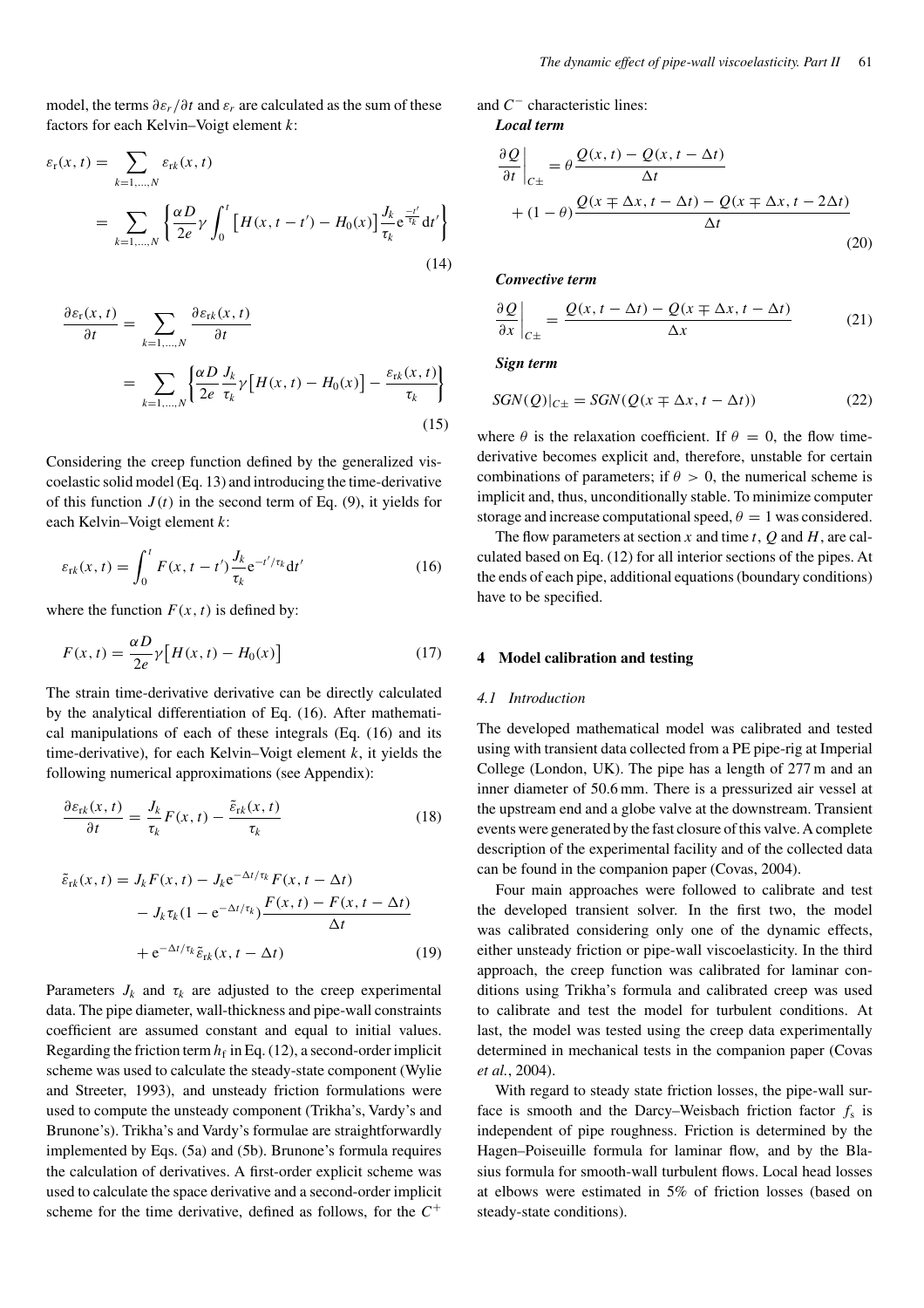### 62 *Covas et al.*

# *4.2 Unsteady friction calibration neglecting pipe-wall viscoelasticity*

In the first attempt to calibrate the transient solver, it was assumed that the pressure damping was only due to steady and unsteady friction (i.e. pipe-wall viscoelasticity was neglected). This is the normal procedure when using linear-elastic models. The transient event was simulated for laminar conditions ( $Q_0 = 0.056$  l/s;  $Re = 1400$ ) using Trikha's formula and the results are presented in Fig. 4. The classic waterhammer solution is presented in the same figure (for a wave speed,  $a_0 = 385$  m/s). A major disagreement is observed between collected data and numerical results in terms of shape and extreme values of transient pressures. Trikha's formulation, which was considered a reasonable approximation of frictional dynamic effects in laminar flow, was not capable of describing the observed transient damping of the pressure surge. This meant that another phenomenon (not described by this formula) was occurring during the transient event.

A second attempt was made to describe the transient events for turbulent flow, both using Vardy's and Trikha's formulae and calibrating Brunone's decay coefficient (Fig. 5). In the same figure, the classic waterhammer solution is represented (for a wave speed,  $a_0 = 385$  m/s).

Neither Trikha's nor the Reynolds dependent Vardy's formula could describe the observed damping of transient pressures in



Figure 4 Piezometric head at Location 1. Experimental data versus numerical results considering only unsteady friction, for laminar conditions  $Q_0 = 0.056$  l/s ( $T = 20$ °C).



Figure 5 Piezometric head at Location 1. Experimental data versus numerical results considering only unsteady friction, for turbulent conditions  $Q_0 = 1.0$  l/s (T = 20°C).

smooth-wall turbulent flows. Comparing Trikha's with Vardy's numerical results, it can be seen that unsteady friction effects are less important for turbulent conditions (if not negligible) than for laminar flows. This is according to what is expected, as Trikha's (or Zielke's) weighting function is an upper bound of Vardy's functions (Fig. 1b).

With regard to Brunone's formulation, an extremely high decay coefficient was calibrated to fit the numerical results with the observed extreme pressures. However, the shape of the pressure wave was still significantly different and, in no way, it could be represented by Brunone's formulation.

The general conclusion is that unsteady friction cannot thoroughly describe the attenuation and dispersion of transient pressures in polyethylene pipes.

# *4.3 Creep calibration neglecting unsteady friction*

The use of the viscoelastic transient solver requires as input data the description of the creep compliance function represented by the generalized Kelvin–Voigt model. This model is described by a set of parameters: the instantaneous elastic creep  $J_0$  (i.e.  $a_0$ ) and the retarded components,  $\tau_k$  and  $J_k$  ( $k = 1, \ldots, N_{\text{KV}}$  and  $N_{\text{KV}}$  = number of Kelvin–Voigt elements). If the creep  $J(t)$  is unknown (the most probable case in engineering), this function has to be estimated (or calibrated) by adjusting the results of the numerical model to the transient data.

Unsteady-friction effects were neglected. Calibrations were carried out for several transient tests from laminar for smoothwall turbulent flows ( $Q_0 = 0.054$  l/s to  $Q_0 = 1.98$  l/s). The creep function  $J(t)$  was represented by several combinations of Kelvin–Voigt elements. The parameters  $\tau_k$  and  $J_0$  (i.e.  $a_0$ ) were fixed before calibration. The parameters  $J_k$  were estimated by minimising the Least Square Error (LSE) between the calculated and measured piezometric head at transducer T1 located at the downstream end (Covas, 2003). Levenberg-Maquardt Algorithm was used to carry out the optimisation (Press *et al.*, 1988). A preliminary sensitivity analysis permitted to draw the following conclusions.

First, the wave speed  $a_0$  was varied between 385 and 450 m/s according to the reference values presented in the companion paper. The higher the wave speed was, the smaller the lowest retardation time  $\tau_k$  (i.e.  $\tau_1$ ) had to be to achieve the same accuracy (quantified by the LSE), and, consequently, the smaller the time-step  $\Delta t$  and the higher the computational time. Whilst, considering  $a_0 < 400$  m/s, a good adjustment was obtained for  $\tau_1 = 0.05$  s, when  $a_0 = 425$  m/s was assumed, it would be necessary a  $\tau_1 = 0.001$  s. The wave speed was fixed in 395 m/s as a compromise between accuracy and computational time.

For  $a_0 = 395$  m/s (i.e.  $J_0 = 0.70E - 9Pa^{-1}$  by Eq. (7) for  $\alpha$  = 1.07, D = 50.6 mm and e = 6.3 mm) and parameters  $\tau_1$  to  $\tau_5$  equal to 0.05, 0.5, 1.5, 5 and 10 s, respectively, a sensitivity analysis was carried out to obtain the optimal number of elements Kelvin–Voigt elements. Data corresponding to the initial flow  $Q_0 = 1.0$  l/s were used. It was concluded that (see Table A-1), (i) the values of the calibrated  $J_k$  parameters varied with  $N_{\text{KV}}$  and the sample size  $\Delta T$ , (ii) using  $N_{\text{KV}} \geq 4$  did not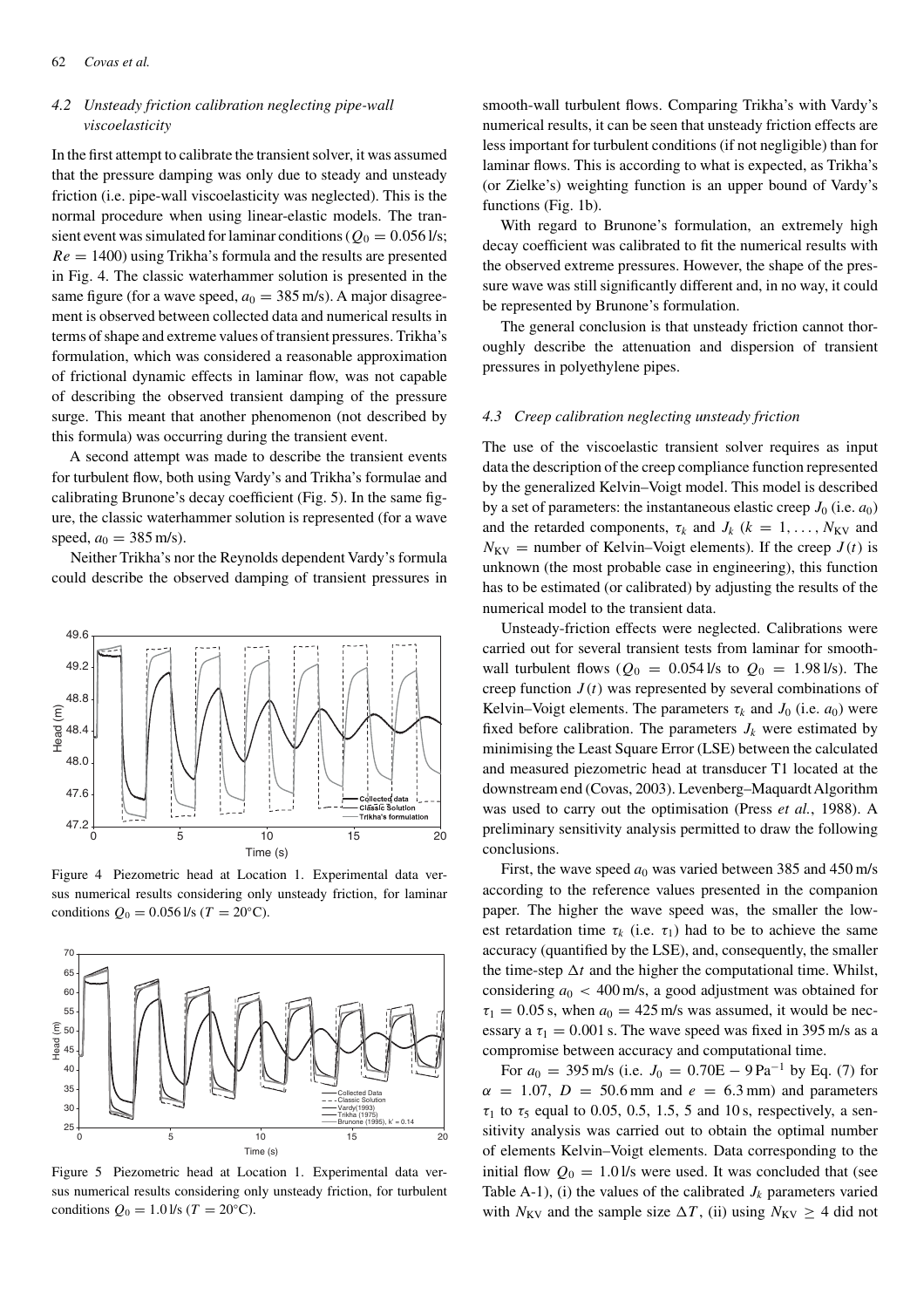

Figure 6 Calibrated creep functions for several flow rates neglecting unsteady friction.

improve the accuracy of the results (providing simply a different combination of  $J_k$  parameters), and (iii) the calibrated creep functions were significantly different from the experimental creep curve determined in the companion paper, but the higher  $N_{\text{KV}}$  the closer these were to the experimental creep function.  $N_{\text{KV}} = 5$ was used in order to better fit calibrated creep with measured creep function and not to improve the accuracy of the transient solver.

For the same set of parameters referred in the previous paragraph, calibration was carried out for different initial flows  $Q_0$ . Calibrated creep functions are presented in Fig. 6, as well the experimental creep function (*Set I*) determined in the companion paper. Each combination of parameters is one possible mechanical representation of the pipe creep. Different creep functions were obtained for each flow, though only one was supposed to exist. This is because unsteady friction (which is not accounted for in these simulations) has a similar dynamic effect on the pressure wave as pipe-wall viscoelasticity, as it attenuates the maximum pressure fluctuations and increases the dispersion of pressure wave. The only numerical way that the optimisation algorithm has to describe friction is by including it in the creep function (increasing the total creep). In fact, there is a resemblance between the frequency-dependent friction  $h_{fu}$  defined by Zielke (1968) and the frequency-dependent creep (Aklonis *et al.*, 1972), as both depend on the past-time histories of the fluid:

$$
h_{\text{fu}}(t) = \frac{16v'}{gD^2} \int_0^t \frac{\partial V(u)}{\partial t} \omega(t - u) \, \text{d}u \quad \text{and}
$$
\n
$$
\varepsilon_{\text{r}}(t) = \frac{\alpha D}{2e} \int_0^t \frac{\partial p(u)}{\partial t} J(t - u) \, \text{d}u
$$

where  $\omega(t)$  is the weighting function and  $J(t)$  the creep function. The first term is incorporated in the momentum equation, whereas the second is in the continuity equation.

Numerical results obtained for  $Q_0 = 1.0$  l/s are compared with the collected piezometric head and circumferential-strain time variation at Locations 1, 5 and 8 corresponding to distances from



Figure 7 Piezometric head at Locations 1, 5 and 8 for  $Q_0 = 1.01$ /s  $(T = 20\degree C)$ . Collected data versus numerical results for calibrated creep neglecting unsteady friction.

the upstream end of  $\sim$ 271 m,  $\sim$ 197 m and  $\sim$ 116.5 m, respectively (Figs 7 and 8). Two numerical solutions for the piezometric head are presented. The first (dashed-line) was calculated using the 'elastic'waterhammer equations and the second (continuousthin-line) the 'viscoelastic' equations. The classic waterhammer solution shows large discrepancies in both the pressure amplitude and phase with experimental data. These increase substantially with time and distance from the valve. The viscoelastic solution fits perfectly with the collected data. The retarded and the total strains are calculated as well by the numerical model considering the ratio inner/outer strain equal to 66% as determined in the companion paper. The retarded strain is one-fourth of the total strain. Calculated total strain agrees well with measured data (Fig. 8).

# *4.4 Calibration for laminar flow and verification / calibration for turbulent conditions*

This approach can been classified as a two-step procedure: the first step consists of the creep function calibration for laminar conditions using Trikha's (1975) formula for unsteady friction effects, and the second step is the model verification for turbulent conditions by using Vardy's (1993) formulation or by calibrating Brunone's (1995) formula.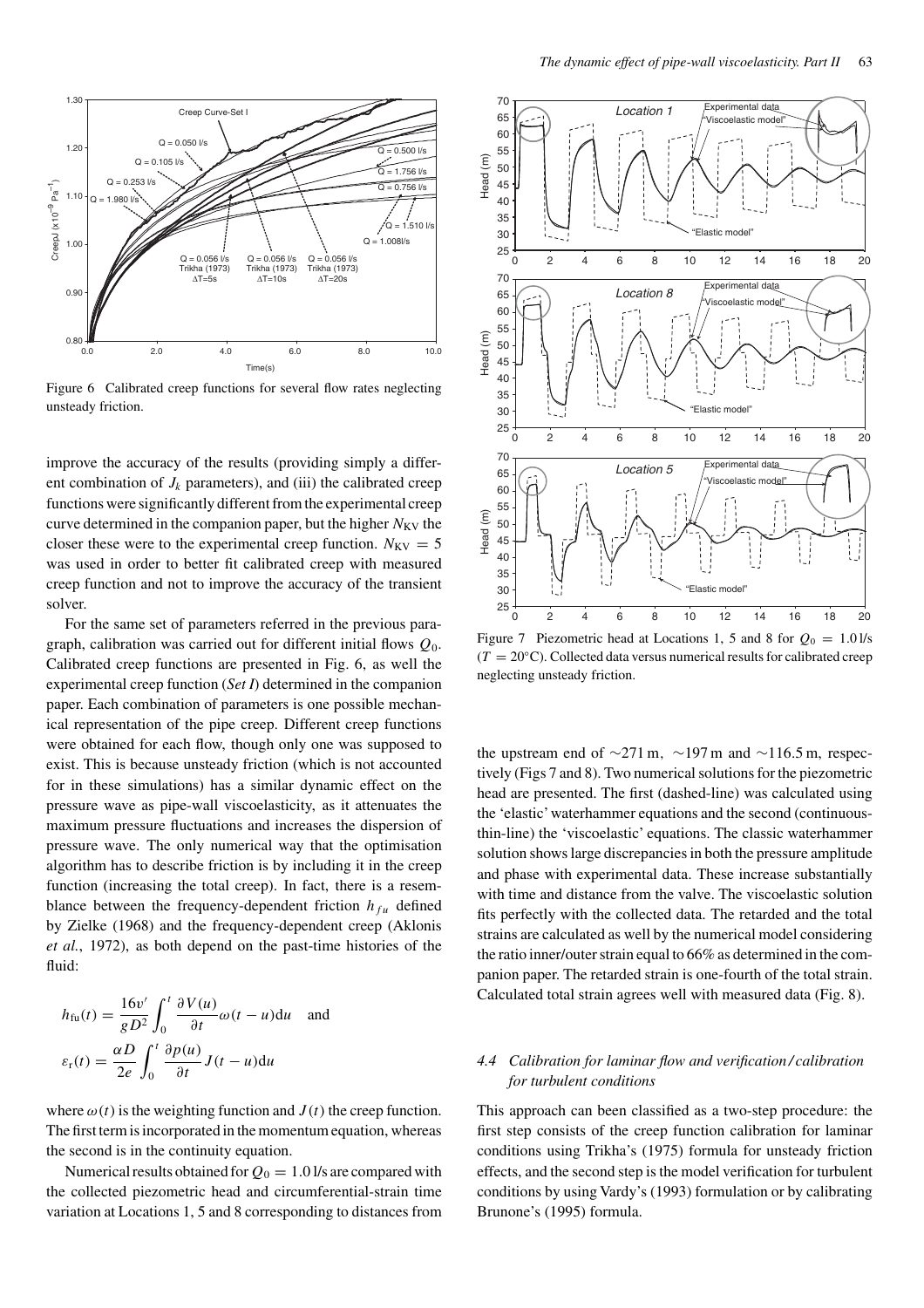#### *4.4.1 Calibration for laminar flow*

The creep-function was calibrated for laminar conditions ( $Q_0$  = 0.056 l/s;  $Re = 1,400$  considering unsteady friction effects described by Trikha's formula (as this formula is considered to describe reasonably well the frictional dynamic effects). Though not accurate, Trikha's formula can be considered a good approximation of Zielke's exact formula for laminar conditions. The



Figure 8 Circumferential strain at locations 1, 5 and 8 for  $Q_0 = 1.01$ /s  $(T = 20\degree C)$ . Collected data versus numerical results for calibrated creep neglecting unsteady friction.

creep-function was calibrated for three sample sizes,  $\Delta T = 5$ , 10 and 20 s (see Table A-2 and Fig. 6). The larger the sample size, the higher calibrated creep is in time. This is possibly due to the increase in error of Trikha's formula with time, error that the calibrated creep function tends to compensate. Numerical results obtained for  $\Delta T = 10$  s calibration are compared with collected data (Fig. 9).

Three numerical solutions are presented: (i) classic waterhammer solution; (ii) results of the implementation of Trikha's formula only; and (iii) results of combination of pipe-viscoelasticity and unsteady friction. The latter results show good agreement with experimental data, which does not happen with the results of (i) and (ii).

# *4.4.2 Verification/calibration for smooth-wall turbulent conditions*

Assuming a good approximation of the creep-function was achieved with the calibration for the laminar conditions for  $\Delta T = 10$  s, this function was used for smooth-wall turbulent conditions ( $Q_0 = 1.0$  l/s;  $Re = 25,000$ ). Numerical results for six different cases are presented in Fig. 10: (i) the classic waterhammer solution; (ii) the implementation of Vardy's formula only; (iii) the implementation of Trikha's formula only; (iv) the implementation of Brunone's formula only with  $k' = 0.03$ ; (v) Vardy's formula and viscoelasticity; and (vi) Brunone's formula and viscoelasticity. The following conclusions can be drawn:

- Unsteady friction cannot *per se* generate the total damping, phase-shift and curve-shape observed in transient pressures, as it can be seen in the solutions obtained without viscoelasticity using Trikha's, Vardy's and Brunone's formulations.
- Numerical results obtained combining unsteady friction models and viscoelasticity (calibrated for laminar conditions) fit very well with observed data. Brunone's formulation with  $k' = 0.03$  combined with viscoelasticity lead to slightly higher damping than the observed data, whereas results obtained combining Vardy's with viscoelasticity fit very well with transient data.



Figure 9 Piezometric head at Location 1 for laminar conditions,  $Q_0 = 0.056$  l/s (T = 20°C). Collected data versus numerical results.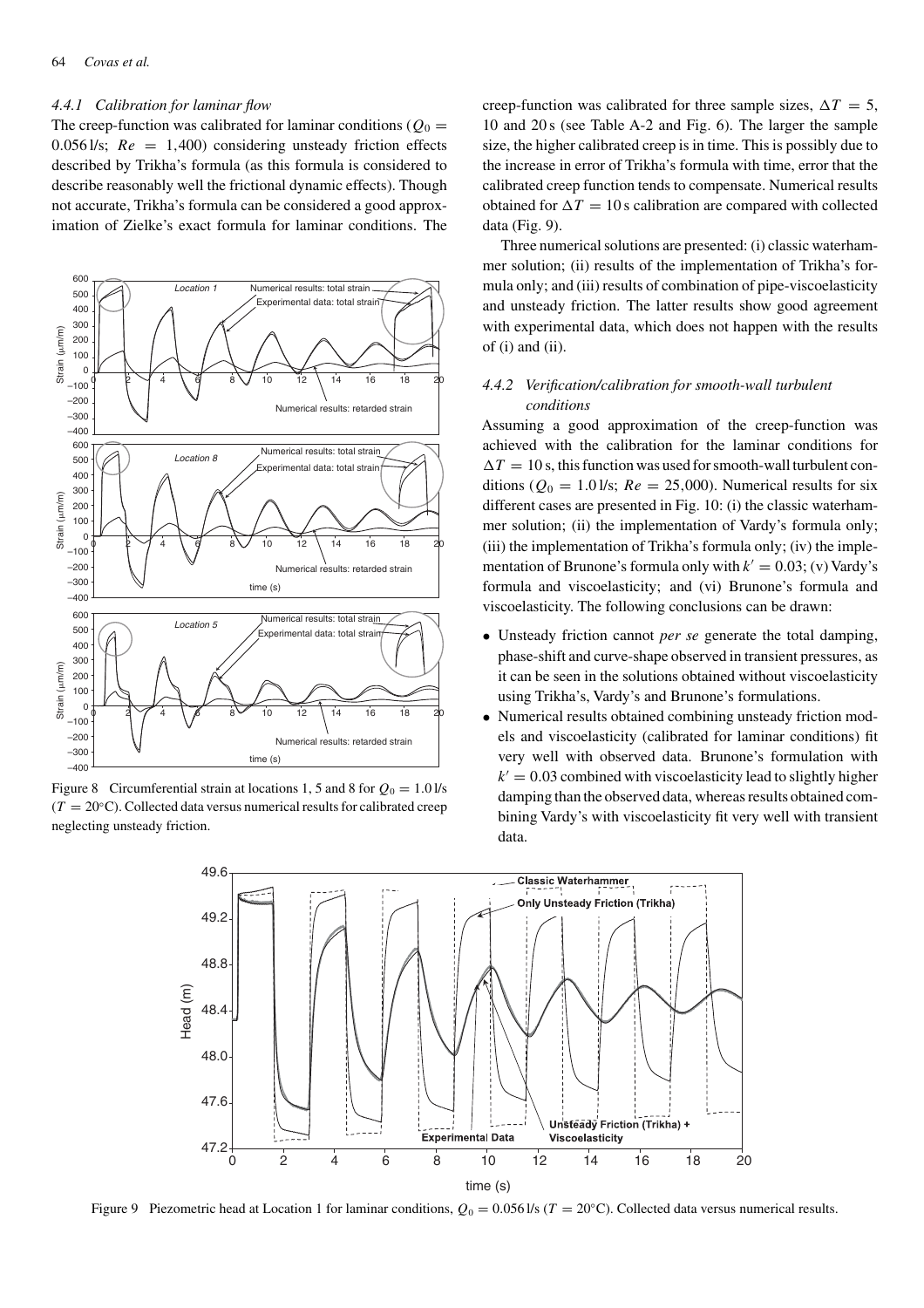

Figure 10 Piezometric head at Location 1 for smooth turbulent conditions,  $Q_0 = 1.0$  l/s (T = 20°C). Collected data versus numerical results.

#### *4.5 Model verification using creep data*

Unsteady friction losses have a similar dynamic effect on pressure transients as the viscoelastic behaviour of the pipe-wall. The solution to distinguish these two overlapping phenomena is to isolate one of them and measure it in an independent test. With regard to unsteady friction, this phenomenon cannot be straightforwardly measured, particularly in PE pipes. Possible solutions could be the measurement of velocity profiles (Brunone *et al.*, 2000) or running the same transient tests in a metal or concrete pipe with linear-elastic walls. Concerning the viscoelastic behaviour of the PE, the creep function that characterizes this effect could be measured in mechanical tests with samples of pipe. This was the approach followed herein.

One of the creep functions, *Set I*, experimentally determined in Covas *et al.* (2004) has been used to test the model. Unsteady friction was neglected. The curve of the viscoelastic solid (Eq. 13) for the first 20 s was fitted to this creep function. A six-element Kelvin–Voigt model was considered with the following relaxation times  $\tau_k$ : 0, 0.05, 0.50, 1.50, 5 and 10 s. The creep tests could not determine the elastic component  $J_0$  of the creep function, nor precisely define the shape of the creep curve for  $(t < 0.1 s)$ . Thus, several initial creep values  $J_0$  were considered with wave speeds  $a_0$  between 375 and 410 m/s. Calibrated creep coefficients are presented in TableA-3 and corresponding creep curves in Fig. 11. The results of the numerical simulations of the transient solver as well as collected data at transducer T1, for the steady-state flow  $Q_0 = 1.0$  l/s, are presented in Fig. 12. Unsteady friction losses were neglected. Four main conclusions can be drawn from the analysis of these results.

First, the use of any of the experimentally determined creep curves improves the accuracy of the transient solver in comparison with the classic waterhammer solution for the linear elastic pipe. Second, the lower the initial  $J_0$  is (the higher  $a_0$ ), the higher is the viscoelastic component of creep, and, consequently, the more dissipation the pressure wave has and the more scatter of the numerical and measured results. Third, the best results are obtained for  $a_0 = 395$  m/s ( $J_0 = 0.7$  GPa<sup>-1</sup>), which means that this initial value is very close to the elastic component of creep. This value is consistent with the results of instantaneous wave



Figure 11 Representation of creep functions for several initial  $J_0$  for data *Set I* ( $T = 20$ °C).

speed obtained in the companion paper (Covas *et al.*, 2004). Finally, none of the curves accurately represents the observed transient pressures, tending to generate lower pressure fluctuations. The PE in the pipe samples seems to be more flexible than the PE in the pipe-rig. The fact is that the pipe samples cannot accurately describe the overall constraints and stress-time history of the PE pipe-rig. These functions are good reference values of the real creep of the pipe, though they should be used with parsimony, as, in the current case, the generated overpressures are less severe than the observed values.

### **5 Summary and conclusions**

The current paper presented a mathematical model for the calculation of waterhammer in PE pipes taking into account unsteady friction effects and the viscoelastic behaviour of pipe walls. The model was tested with experimental data. The strain-stress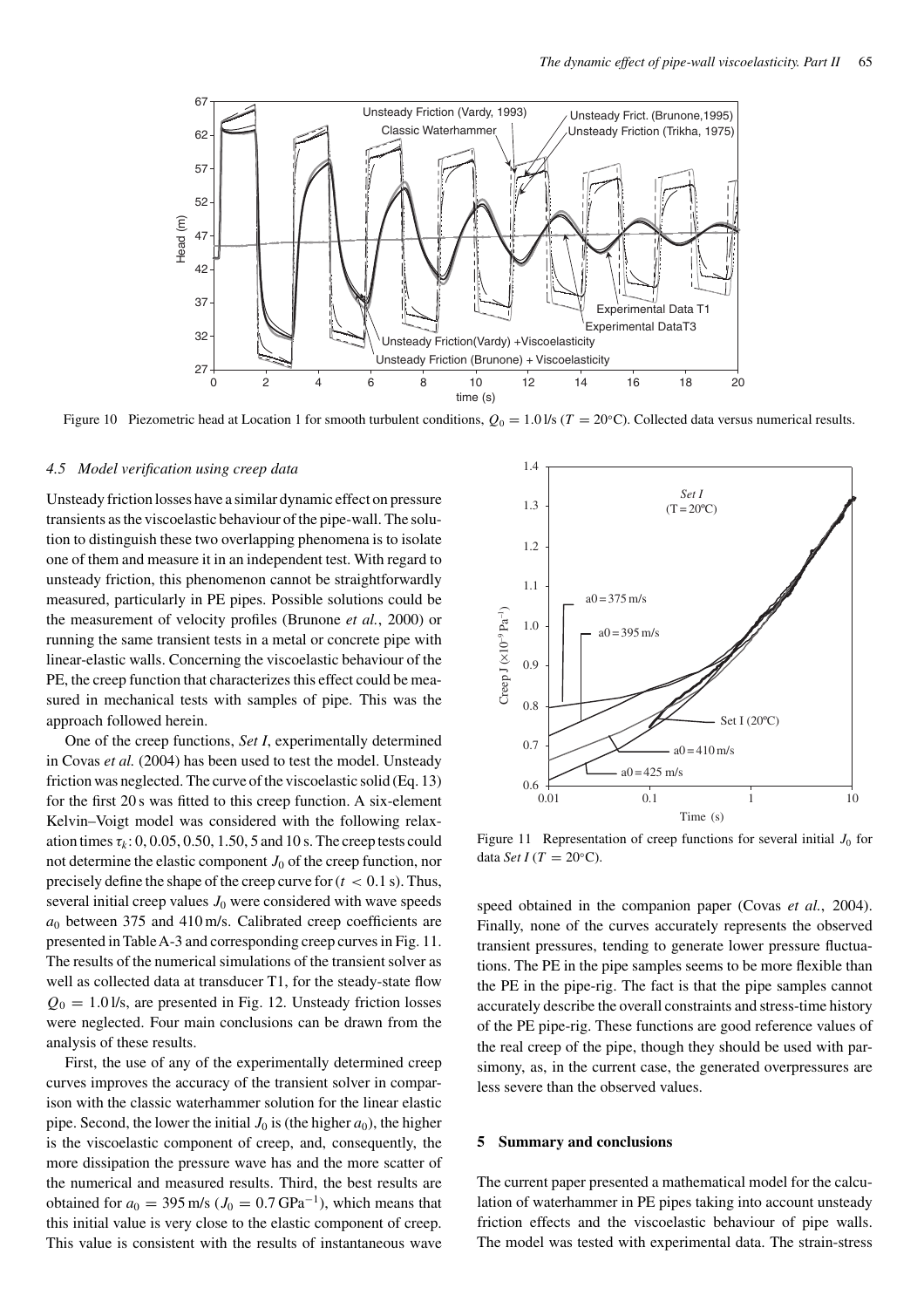

Figure 12 Piezometric head at Location 1 ( $Q_0 = 1$  l/s): collected data versus numerical results ( $T = 20$ °C) based on creep data *Set I*.

relationship was determined by a creep-function. The numerical results obtained by the linear elastic and the linear viscoelastic models were compared with experimental data, neglecting and taking into account unsteady friction effects. The pressurefluctuation obtained with the linear viscoelastic model showed a good agreement with the experimental data. Conversely, the pressure obtained by the classic solution showed a large discrepancy with the observed data. The circumferential strain was monitored and the results of the viscoelastic model fitted well with the data.

The major challenge of the current and the future work is the distinction between frictional and mechanical dampening. The viscoelastic behaviour of pipe walls has a dissipative and dispersive effect on the pressure wave, similar to unsteady friction losses. First, the two phenomena were analysed independently. Whilst unsteady friction could not represent the observed transient pressure, the creep function when calibrated without considering unsteady friction varied with the flow-rate. It was necessary to account for these two phenomena simultaneously. The distinction between these two effects can be achieved by measuring or calculating as accurately as possible one of them by: (i) calibrating creep-function based on collected data for laminar conditions considering Trikha's formulation and, later, testing the model for turbulent flows, (ii) determining the creep-function in an independent creep or dynamic mechanical test, or (iii) using more accurate models to simulate unsteady friction. The first two were followed herein. The main conclusion is that the developed viscoelastic solver is capable of accurately predicting transient pressures in PE pipes as long as creep is reasonably well described by the calibration based on laminar flows, or by mechanical tests.

# **Acknowledgments**

The results presented here were achieved through a joint research project between the University of Exeter and Imperial College London supported by the UK Engineering and Physical Sciences Research Council (Inverse Transient Analysis for Pipe Roughness Calibration and Leak Detection). Additionally, Dídia Covas

gratefully acknowledges the financial support of Fundação da Ciência e Tecnologia (FCT, Portugal) and Instituto Superior Técnico (IST, Portugal).

# **Appendix**

# *Time-derivative of the retarded strain for each Kelvin–Voigt element k*

The time-derivative of the retarded strain (Eq. 18) can be directly calculated by the analytical differentiation of Eq. (16) for each Kelvin–Voigt element  $k$ , as follows:

$$
\frac{\partial \varepsilon_{rk}(x,t)}{\partial t} = \frac{d}{dt} \int_0^t F(x, t - t') \frac{J_k}{\tau_k} e^{-t'/\tau_k} dt'
$$
\n
$$
= \frac{d}{dt} \left( -\frac{J_k}{\tau_k} \int_t^0 F(x, y) e^{\frac{y-t}{\tau_k}} dy \right)
$$
\n
$$
= \frac{d}{dt} \left( \frac{J_k}{\tau_k} e^{-t/\tau_k} \int_0^t F(x, y) e^{y/\tau_k} dy \right)
$$
\n
$$
= -\frac{J_k}{\tau_k^2} e^{-t/\tau_k} \int_0^t F(x, y) e^{y/\tau_k} dy
$$
\n
$$
+ \frac{J_k}{\tau_k} e^{-t/\tau_k} \frac{d}{dt} \int_0^t F(x, y) e^{y/\tau_k} dy
$$
\n
$$
= -\frac{J_k}{\tau_k^2} e^{-t/\tau_k} \int_0^t F(x, y) e^{y/\tau_k} dy
$$
\n
$$
+ \frac{J_k}{\tau_k} e^{-t/\tau_k} F(x, y) e^{y/\tau_k}
$$
\n
$$
= -\frac{J_k}{\tau_k} \int_0^t F(x, y) \frac{e^{(y-t)/\tau_k}}{\tau_k} dy + \frac{J_k}{\tau_k} F(x, t)
$$
\n
$$
= -\frac{J_k}{\tau_k} \int_0^0 F(x, t - t') \frac{e^{-t'/\tau_k}}{\tau_k} (-1) dt' + \frac{J_k}{\tau_k} F(x, t)
$$
\n
$$
= -\frac{1}{\tau_k} \int_0^t F(x, t - t') \frac{J_k}{\tau_k} e^{\frac{-t'}{\tau_k}} dt' + \frac{J_k}{\tau_k} F(x, t)
$$
\n
$$
\frac{\partial \varepsilon_{rk}(x, t)}{\partial t} = -\frac{\varepsilon_{rk}(x, t)}{\tau_k} + \frac{J_k}{\tau_k} F(x, t) \tag{A1}
$$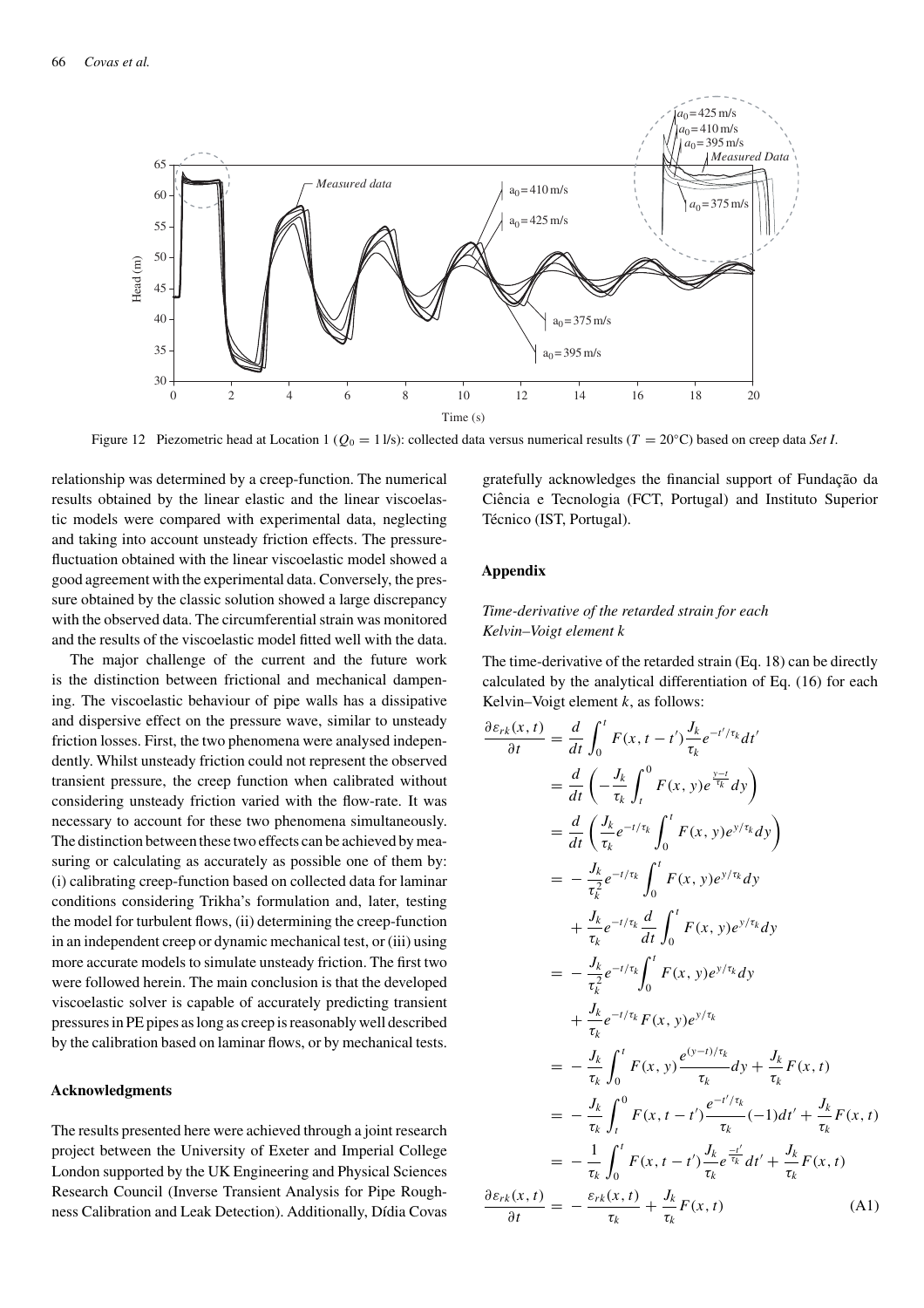# *Finite-difference scheme of the retarded strain for each Kelvin–Voigt element* k

The numerical approximation of the retarded strain in Eq. (A1) can be defined by dividing the integral in Eq. (16) into two components and calculating these separately, as follows:

$$
\varepsilon_{rk}(x,t) = \underbrace{\int_0^{\Delta t} F(x, t - t') \frac{J_k}{\tau_k} e^{-t'/\tau_k} dt'}_{\mathbf{A}} + \underbrace{\int_{\Delta t}^t F(x, t - t') \frac{J_k}{\tau_k} e^{-t'/\tau_k} dt'}_{\mathbf{B}} \tag{A2}
$$

*Term A*

$$
\mathbf{A} = \int_0^{\Delta t} F(x, t - t') \frac{J_k}{\tau_k} e^{-t'/\tau_k} dt'
$$
  
\n
$$
\mathbf{A} = -\int_t^{t - \Delta t} F(x, t'') \frac{J_k}{\tau_k} e^{(t'' - t)/\tau_k} dt''
$$
  
\n
$$
\mathbf{A} = -F(x, t'') J_k e^{(t'' - t)/\tau_k} \Big|_t^{t - \Delta t}
$$
  
\n
$$
+ \int_t^{t - \Delta t} \frac{\partial F(x, t'')}{\partial t''} J_k e^{(t'' - t)/\tau_k} dt''
$$

$$
\mathbf{A} = + J_k \left( F(x, t) - F(x, t - \Delta t) e^{-(\Delta t)/\tau_k} \right)
$$
  
+ 
$$
J_k \tau_k \frac{\partial F(x, t'')}{\partial t''} e^{(t''-t)/\tau_k} \Big|_{t}^{t - \Delta t}
$$
  
- 
$$
\underbrace{\int_t^{t - \Delta t} \frac{\partial^2 F(x, t'')}{\partial t''^2} \tau_k e^{(t''-t)/\tau_k} dt''}_{\text{second order} \approx 0}
$$
  

$$
\tilde{\mathbf{A}} = + J_k \left( F(x, t) - F(x, t - \Delta t) e^{(-\Delta t)/\tau_k} \right)
$$
  
- 
$$
J_k \tau_k \frac{F(x, t) - F(x, t - \Delta t)}{\Delta t} \left( 1 - e^{-(\Delta t)/\tau_k} \right) \tag{A3}
$$

*Term B*

$$
\mathbf{B} = \int_{\Delta t}^{t} F(x, t - t') \frac{J_k}{\tau_k} e^{-t'/\tau_k} dt'
$$
  
\n
$$
\mathbf{B} = \int_{0}^{t - \Delta t} F(x, t - \Delta t - u) \frac{J_k}{\tau_k} e^{(-u - \Delta t)/\tau_k} du
$$
  
\n
$$
\mathbf{B} = \varepsilon_{rk}(x, t - \Delta t) e^{(-\Delta t)/\tau_k}
$$
(A4)

Introducing Eqs (A3) and (A4) into Eq. (A2), it yields Eq. (19).

In summary, the time-derivative of the retarded strain,  $\partial \varepsilon_r/\partial t$ , in characteristic equations (Eqs 12) is calculated by the sum of the time-derivative of the strain for each Kelvin–Voigt element  $k\partial\varepsilon_{rk}/\partial t$  by Eq. (15). Each term  $\partial\varepsilon_{rk}/\partial t$  is calculated by Eq. (18) as a function of the retarded strain  $\varepsilon_{rk}$ . The numerical approximation of the retarded strain  $\varepsilon_{rk}$  for each element k is given by Eq. (19).

Table A-1 Best fitted creep coefficients  $J_k$  for several K–V elements and sample sizes. Calibration for  $Q_0 = 1.0081/s$  neglecting unsteady friction ( $a_0 = 395 \text{ m/s}$ )

| Sample<br>Size $\Delta T$<br>(s) | Number of<br>K-V elements<br>$(-)$ | Creep coefficients $J_k$ (Pa <sup>-1</sup> )<br>for the retardation times indicated below |                |                |               |               |                            |
|----------------------------------|------------------------------------|-------------------------------------------------------------------------------------------|----------------|----------------|---------------|---------------|----------------------------|
|                                  |                                    | $\tau = 0.05$ s                                                                           | $\tau = 0.5$ s | $\tau = 1.5$ s | $\tau = 5$ s  | $\tau = 10$ s | Error<br>(m <sup>2</sup> ) |
| 5                                | 3                                  | $1.060E - 10$                                                                             | $9.330E - 11$  | $1.120E - 10$  |               |               | 0.0618                     |
|                                  | 3                                  | $1.060E - 10$                                                                             | $1.110E - 10$  |                | $2.390E - 10$ |               | 0.0591                     |
|                                  | 3                                  | $1.060E - 10$                                                                             | $1.140E - 10$  |                |               | $4.430E - 10$ | 0.0586                     |
| 10                               | 3                                  | $1.050E - 10$                                                                             | $1.040E - 10$  | $1.002E - 10$  |               |               | 0.0482                     |
|                                  | 3                                  | $1.043E - 10$                                                                             | $1.210E - 10$  |                | $2.196E - 10$ |               | 0.0474                     |
|                                  | 3                                  | $1.040E - 10$                                                                             | $1.240E - 10$  |                |               | $4.100E - 10$ | 0.0472                     |
| 20                               |                                    | $1.803E - 10$                                                                             |                |                |               |               | 17.2006                    |
|                                  | 2                                  | $8.494E - 11$                                                                             | $1.709E - 10$  |                |               |               | 0.1170                     |
|                                  | 3                                  | $1.044E - 10$                                                                             | $1.037E - 10$  | $1.145E - 10$  |               |               | 0.0611                     |
|                                  | 4                                  | $1.048E - 10$                                                                             | $1.029E - 10$  | $1.134E - 10$  | $8.083E - 12$ |               | 0.0610                     |
|                                  | 5                                  | $1.057E - 10$                                                                             | $1.054E - 10$  | $9.051E - 11$  | $2.617E - 11$ | $7.456E - 11$ | 0.0610                     |
|                                  | 3                                  | $1.355E - 10$                                                                             |                | $2.859E - 10$  | $1.555E - 10$ |               | 0.1991                     |
|                                  | 3                                  | $1.036E - 10$                                                                             | $1.230E - 10$  |                | $2.493E - 10$ |               | 0.0623                     |
|                                  | 3                                  | $1.035E - 10$                                                                             | $1.259E - 10$  |                |               | $4.655E - 10$ | 0.0626                     |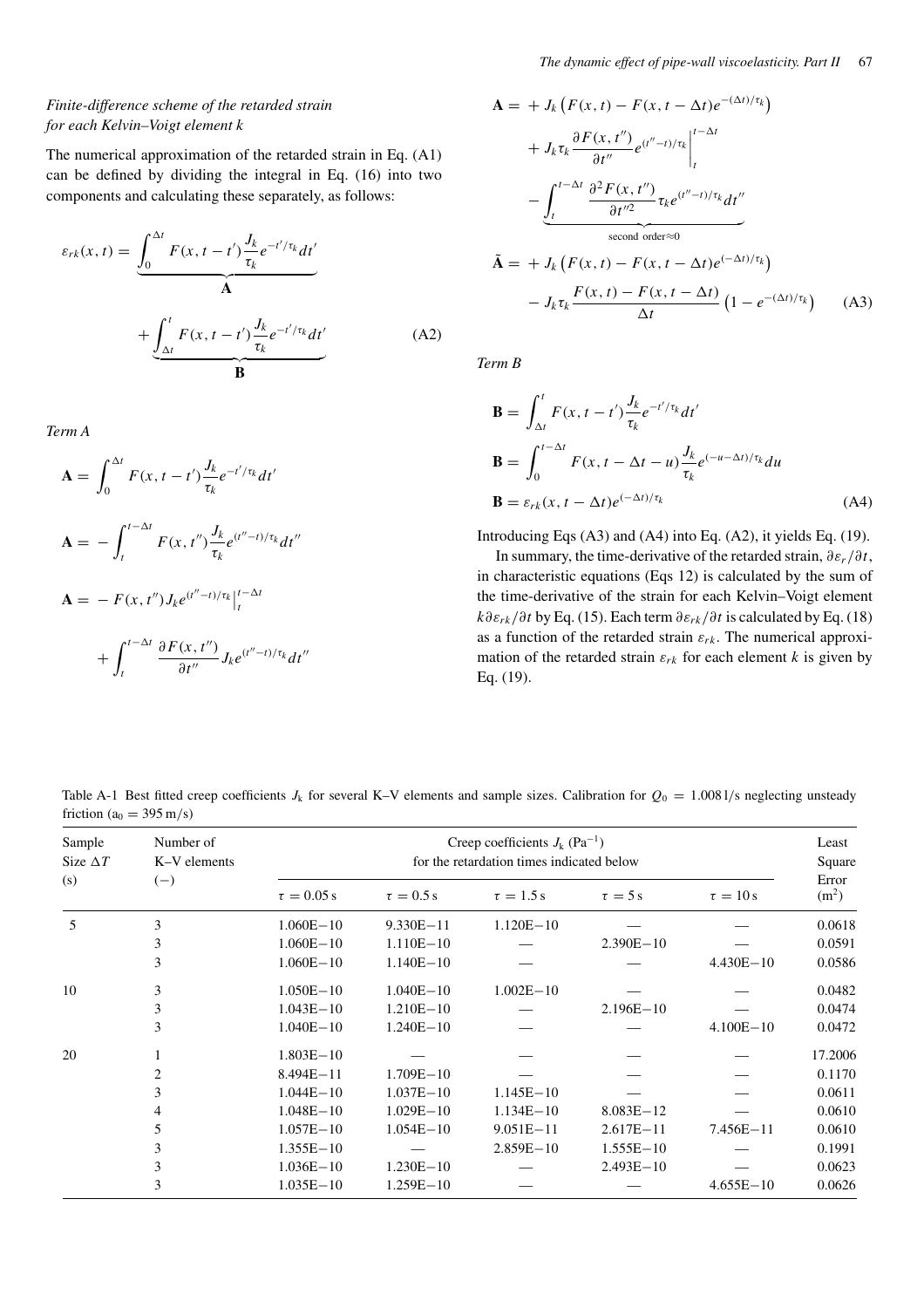Table A-2 Best fitted creep coefficients  $J_k$  for a four-element K–V model ( $a_0 = 395$  m/s). Calibration for laminar flow  $Q_0 = 0.0561/s$  considering unsteady friction Trikha's formula

| $\Delta T$<br>(s) | $J_0$<br>$(10^{-9} \text{ Pa}^{-1})$ | a <sub>0</sub><br>(m/s) | Creep coefficients $J_k$ (10 <sup>-9</sup> Pa <sup>-1</sup> )<br>for the retardation times indicated below | Least<br>Square  |                 |                            |
|-------------------|--------------------------------------|-------------------------|------------------------------------------------------------------------------------------------------------|------------------|-----------------|----------------------------|
|                   |                                      |                         | $\tau_1 = 0.05$ s                                                                                          | $\tau_2 = 0.5 s$ | $\tau_3 = 10 s$ | Error<br>(m <sup>2</sup> ) |
| 5                 | 0.70                                 | 395                     | 0.0804                                                                                                     | 0.1113           | 0.5456          | 0.00055                    |
| 10                | 0.70                                 | 395                     | 0.0805                                                                                                     | 0.1083           | 0.5763          | 0.00038                    |
| 20                | 0.70                                 | 395                     | 0.0801                                                                                                     | 0.1101           | 0.5906          | 0.00024                    |

Table A-3 Best fitted creep coefficients  $J_k$  to represent experimental creep curve Set I (six-element K–V model)

| $J_0$<br>$(10^{-9} \text{ Pa}^{-1})$ | a <sub>0</sub><br>(m/s) |                   | Least<br>Square  |                          |                |                 |                                      |
|--------------------------------------|-------------------------|-------------------|------------------|--------------------------|----------------|-----------------|--------------------------------------|
|                                      |                         | $\tau_1 = 0.05$ s | $\tau_2 = 0.5 s$ | $\tau_3 = 1.5 \text{ s}$ | $\tau_4 = 5$ s | $\tau_5 = 10$ s | Error<br>$(10^{-9} \text{ Pa}^{-2})$ |
| 0.79                                 | 372                     | 0.0259            | 0.0712           | 0.1361                   | 0.0122         | 0.4526          | 0.101                                |
| 0.75                                 | 381                     | 0.0333            | 0.1621           | 0.0214                   | 0.1972         | 0.2925          | 0.092                                |
| 0.70                                 | 394                     | 0.1394            | 0.0062           | 0.1148                   | 0.3425         | 0.0928          | 0.110                                |
| 0.64                                 | 410                     | 0.1092            | 0.0912           | 0.1554                   | 0.2695         | 0.1339          | 0.091                                |
| 0.59                                 | 426                     | 0.1010            | 0.2632           | 0.0101                   | 0.2639         | 0.1935          | 0.066                                |

# **Notation**

- $a_0$  = elastic wave speed (m/s)
- $D =$  pipe inner diameter (m)
- $D_0 =$  initial pipe inner diameter (m)
- $e =$  pipe-wall thickness (m)
- $e_0$  = initial pipe-wall thickness (m)
- $E_0$  = Young's modulus of elasticity of the pipe (Pa)
- $E_k$  = Young's modulus of elasticity of the springs (Pa)
- $f_s =$ Darcy–Weisbach steady-state friction factor (–)
- $g =$  gravity due to acceleration (m/s<sup>2</sup>)
- $h_f$  = head loss per unit length (–)
- $h_{fs}$  = steady-state component of the head loss per unit length  $(-)$
- $h_{\text{fu}} =$  unsteady-state component of the head loss per unit length  $(-)$
- $H =$  piezometric-head,  $H = p/\gamma + z$  (m)
- $H_0$  = steady-state piezometric head (m)
- $J =$  creep-compliance (Pa<sup>-1</sup>)
- $J_0$  = instantaneous or elastic creep-compliance (Pa<sup>-1</sup>)
- $J_k$  = creep of the springs of the Kelvin–Voigt elements,  $J_k = 1/E_k$  (Pa<sup>-1</sup>)
- $K =$  bulk modulus of elasticity of the fluid (Pa)
- $L =$  length of the pipeline (m)

 $n =$  exponent of flow in the friction loss equation  $(-)$ 

- $N_{\text{KV}}$  = number of Kelvin–Voigt elements (–)
	- $p =$  pressure of the fluid (Pa)
	- $p_0$  = initial steady-state pressure (Pa)
	- $Q =$  flow-rate (m<sup>3</sup>/s)
	- $Q_0$  = initial steady-state flow-rate (m<sup>3</sup>/s)
	- $Re =$  Reynolds number,  $Re = V D/v' (-)$
	- $S =$  pipe cross-section  $(m<sup>2</sup>)$

 $T =$  temperature of the fluid; period of pressure wave,  $T = 4L/a$  (s)

 $t, t', t'' =$  time (s)

- $V =$  average velocity of the fluid (m/s)
- $x =$  coordinate along the pipe axis (m)
- $\rho =$  fluid density (kg/m<sup>3</sup>)
- $\alpha$  = dimensionless parameter (function of pipe crosssection dimensions and constraints) (–)
- $\theta$  = weighting coefficient for the flow-time derivative calculation  $(-)$
- $\nu$  = Poisson's ratio (ratio between axial and circumferential strain) (–)
- $v'$  = kinematic fluid viscosity (m<sup>2</sup>/s)
- $\varepsilon$  = strain; circumferential total strain (m/m)
- $\varepsilon_0$  = initial strain (m/m)
- $\varepsilon_i$  = strain (m/m)
- $\varepsilon_e$  = instantaneous-elastic strain (m/m)
- $\varepsilon_r$  = retarded strain (m/m)
- $\sigma$  = stress; circumferential-stress (Pa)
- $\sigma_0$  = initial stress (Pa)
- $\tau_k$  = retardation time of the dashpots,  $\tau_k = \eta_k/E_k$  (s)
- $\eta_k$  = the viscosity of the dashpots (kg/sm)
- $\Delta t$  = time-step increment (s)
- $\Delta T$  = sample length used for calibration (s)
- $\Delta x$  = space-step increment (m)

# **References**

1. Aklonis, J.J., MacKnight, W.J. and Shen, M. (1972). *Introduction to Polymer Viscoelasticity.* John Wiley & Sons, Inc., New York.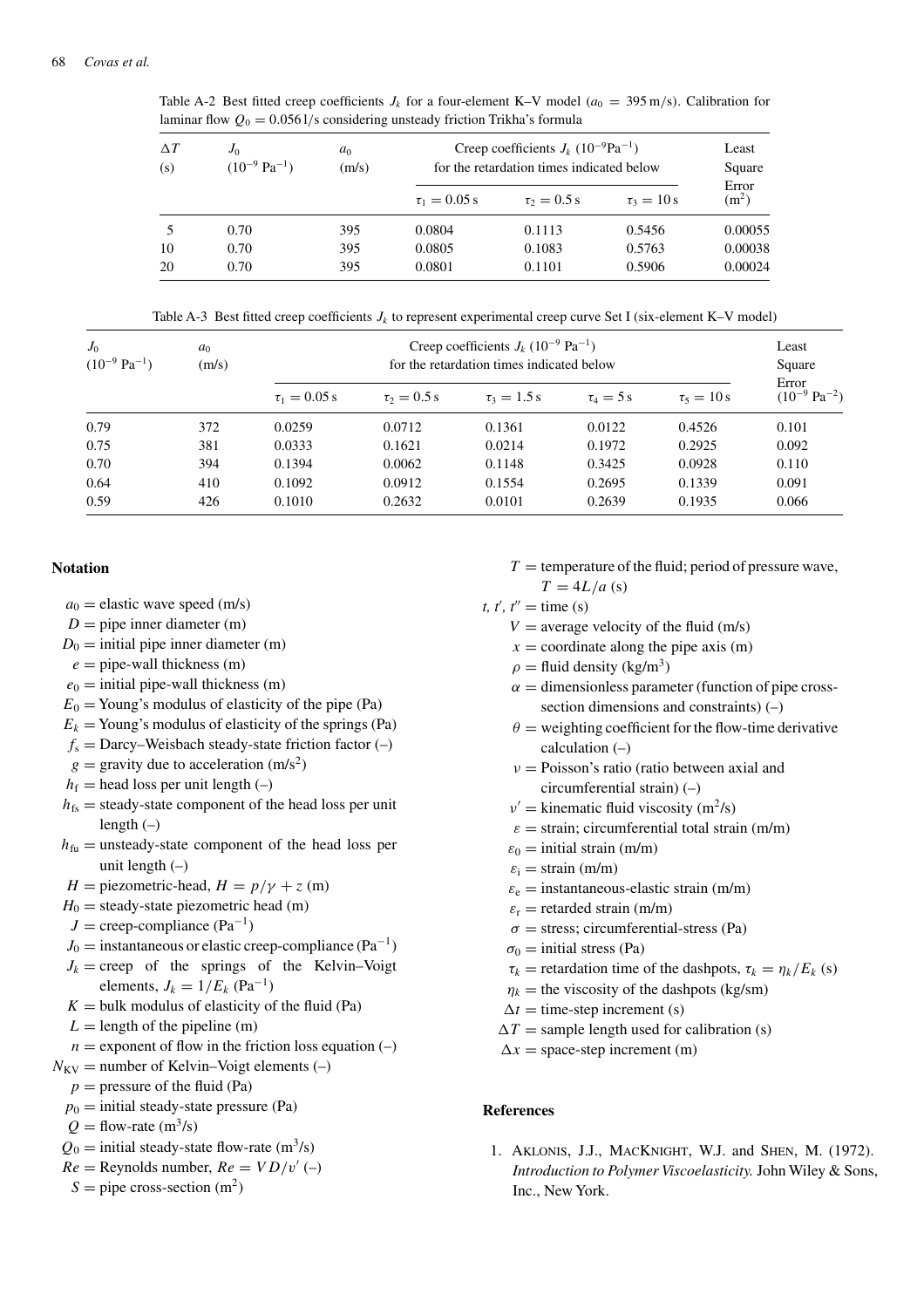- 2. Almeida, A.B. and Koelle, E. (1992). *Fluid Transients in Pipe Networks.* Computational Mechanics Publications. Elsevier Applied Science, Amsterdam.
- 3. Bergant, A., Simpson, A. R. and Vitkovsky, J.P. (2001). "Developments in Unsteady Pipe Flow Friction Modelling". *J. Hydraul. Res., IAHR* 39(3), 249–257.
- 4. Bratland, O. (1986). "Frequency-Dependent Friction and Radial Kinetic Energy Variation in Transient Pipe Flows". *Proceedings of 5th International Conference on Pressure Surges.* BHR Group Ltd., Hanover, Germany, pp. 95–101.
- 5. Brunone, B., Golia, U.M. and Greco, M. (1991). "Some Remarks on the Momentum Equation for Fast Transients". *Proceedings of the International Conference on Hydraulic Transients with Water Column Separation (9th and Last Round Table of IAHR Group)*, Valencia, Spain, pp. 201–209.
- 6. Brunone, B., Golia, U.M. and Greco, M. (1995). "Effects of Two-Dimensionality on Pipe Transients Modelling". *J. Hydraul. Engng., ASCE* 121(12), 906–912.
- 7. Brunone, B., Karney, B. and Ferrante, M. (1999). "Velocity Profiles, Unsteady Friction Losses and Transient Modelling". *26th Water Resources Planning and Management Conference.* ASCE, Tempe, Arizona.
- 8. Brunone, B., Karney, B., Mercarelli, M. and FERRANTE, M. (2000). "Velocity Profiles and Unsteady Pipe Friction in Transient Flow". *J. Water Resour. Planning Mgmt*., ASCE 126(4), 236–244.
- 9. CARSTENS, M.R. and ROLLER, J.E. (1959). "Boundary-Shear Stress in Unsteady Turbulent Pipe Flow". *J. Hydraul. Div., ASCE* 85(HY2), 67–81.
- 10. Chaudhry, M.H. (1987). *Applied Hydraulic Transients*, 2nd ed. Litton Educational Publishing Inc., Van Nostrand Reinhold Co., New York.
- 11. Covas, D. (2003). "Inverse Transient Analysis for Leak Detection and Calibration of Water Pipe Systems— Modelling Special Dynamic Effects". PhD Thesis, Imperial College of Science, Technology and Medicine, University of London, London, UK.
- 12. Covas, D., Stoianov, I., Mano, J., Ramos, H., Graham, N. and Maksimovic, C. (2004). "The Dynamic Effect of Pipe-Wall Viscoelasticity in Hydraulic Transients. Part I—ExperimentalAnalysis and Creep Characterization". *J. Hydraul. Res., IAHR* 42(5), 516–530.
- 13. Daily, J.W., Hankey, Jr. W.L., Olive, R.W. and JORDAN, Jr. J.M. (1956). "Resistance Coefficients for Accelerated and Decelerated Flows Through Smooth Tubes and Orifices". *J. Basic Engng. Trans. ASME, Ser. D* 78(7), 1071–1077.
- 14. Eichinger, P. and Lein, G. (1992). "The Influence of Friction on Unsteady Pipe Flow". *Proceedings of the International Conference on Unsteady Flow and Fluid Transients.* Bettess & Watts, Balkema, Rotterdam, pp. 41–50.
- 15. Ferry, J.D. (1970).*Viscoelastic Properties of Polymers*, 2nd edn. John Wiley & Sons, New York.
- 16. Franke, G. and Seyler, F. (1983). "Computation of Unsteady Pipe Flow with Respect to Viscoelastic Material Properties". *J. Hydraul. Res., IAHR* 21(5), 345–353.
- 17. Gally, M., Guney, M. and Rieutford, E. (1979). "An Investigation of Pressure Transients in Viscoelastic Pipes". *J. Fluid Engng., Trans. ASME* 101, 495–499.
- 18. GHILARDI, P. and PAOLETTI, A. (1986). "Additional Viscoelastic Pipes as Pressure Surge Suppressors". *Proceedings of 5th International Conference on Pressure Surges.* BHR Group Ltd., Hannover, Germany, pp. 113–121.
- 19. Hino, M., Sawamoto, M. and Takasu, S. (1976). "Experiments on Transition to Turbulence in an Oscillatory Pipe Flow". *J. Fluid Mech.* 75(2), 193–207.
- 20. Hino, M., Sawamoto, M. and Takasu, S. (1977). "Study on the Transition to Turbulence and Frictional Coefficient in an Oscillatory Pipe Flow". *Trans. JSCE* 9, 282–285.
- 21. Holmboe, E.L. and Rouleau, W.T. (1967). "The Effects of Viscous Shear on Transients in Liquid Lines". *J. Basic Engng., Trans. ASME, Ser. D* 89(1), 174–180.
- 22. Meißner, E. and Franke, G. (1977). "Influence of Pipe Material on the Dampening of Waterhammer". *Proceedings of the 17th Congress of the International Association for Hydraulic Research.* IAHR, Baden-Baden, Germany.
- 23. Pezzinga, G. (1999). "Quasi-2D Model for Unsteady Flow in Pipe Networks". *J. Hydraul. Engng., ASCE* 125(7), 676–685.
- 24. Pezzinga, G. (2000). "Evaluation of Unsteady Flow Resistances by Quasi-2D and 1D Models". *J. Hydraul. Engng., ASCE* 126(10), 778–785.
- 25. Pezzinga, G. (2002). "Unsteady Flow in Hydraulic Networks with Polymeric Additional Pipe". *J. Hydraul. Engng.*, *ASCE* 128(2), 238–244.
- 26. Press, W.H., Flannery, B.P., Teukolsky, S.A. and VETTERLING, W.T. (1988). *Numerical Recipes in C.* Cambridge University Press, Cambridge.
- 27. Rachid, F.B.F., Mattos, H.C. and Stuckenbruck, S. (1992). "Waterhammer in Inelastic Pipes: an approach via Internal Variable Constitutive Theory". In: BETTESS and WATTS (eds), Proceedings of the International Confer*ence on Unsteady Flow and Fluid Transients.* Balkema, Rotterdam, pp. 63–70.
- 28. Rachid, F.B.F. and Stuckenbruck, S. (1990). "Transients in Liquid and Structure in Viscoelastic Pipes". *Proceedings of the 6th International Conference on Pressure Surges.* BHR Group Ltd, Cranfield, UK, pp. 69–84.
- 29. Riande, E., Díaz-Calleja, R., Prolongo, M.G., Masegosa, R.M. and Salom, C. (2000). *Polymer Viscoelasticity: Stress and Strain in Practice.* Marcel Dekker, Inc., New York.
- 30. Rieutford, E. (1982). "Transients Response of Fluid Viscoelastic Lines". *J. Fluid Engng., ASME* 104, 335–341.
- 31. Rieutford, E. and Blanchard, A. (1979). "Ecoulement Non-permanent en Conduite Viscoelastique—Coup de Bélier". *J. Hydraul. Res., IAHR* 17(1), 217–229.